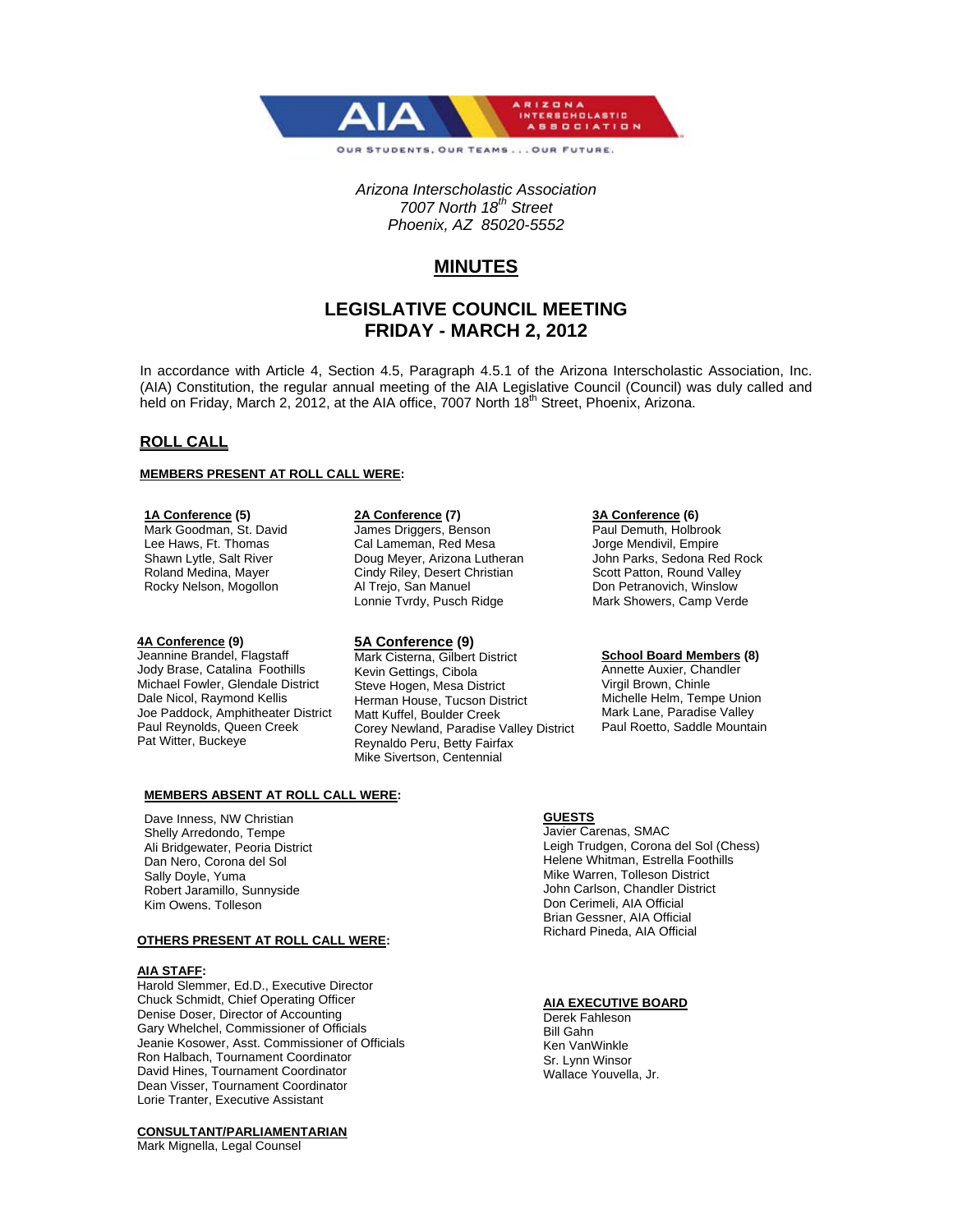After completion of roll call, Chairman Fahleson introduced all others present and outlined procedures to be observed during the meeting. He reminded the Council Members that Article 5, Section 5.2 of the AIA Constitution stipulates that a two-thirds (2/3) vote of the total Council membership (29 members) is required to amend the AIA Constitution and that a two-thirds (2/3) vote of the members present at a duly called meeting is required to amend the AIA Bylaws. Chairman Fahleson continued by stating that Article 4, Section 4.5 of the AIA Constitution stipulates that a quorum must be present at a meeting for the transaction of business, a quorum being two-thirds (2/3) of the total membership. He concluded that a quorum was present since roll call reflected that 37 of the 44 Council Members were present. It was also determined, based upon the 37 members present, that a vote of 25 would be required for adoption of amendments to the AIA Bylaws. Chairman Fahleson then reminded the Council that in accordance with Article 4, Section 4.5, Paragraph 4.5.5 of the AIA Constitution, proxy votes couldn't be accepted.

## **APPROVAL OF MINUTES**

On a motion duly made by Joe Paddock and seconded by Michelle Helm the minutes for the March 4, 2011 meeting were approved by a unanimous voice vote.

## **APPROVAL OF AGENDA**

Before entertaining a motion to approve the agenda for the March 2, 2012 meeting as presented, Chairman Fahleson called for any requests for additions or deletions to the agenda.

MOTION WAS MADE BY MICHELLE HELM AND SECONDED BY PAUL ROETTO TO APPROVE THE AGENDA AS PRESENTED.

# **MOTION PASSED – VOICE VOTE**

## **EXECUTIVE DIRECTOR REPORT**

Dr. Slemmer congratulated and presented Rocky Nelson from Mogollon High School a plaque from the NFHS for being selected Coach of the Year!

Dr. Slemmer reported on the following:

- Heat Related Bill now in Senate
- Brainbook over 94,000 students have benefited from program in Arizona
- Success of Ad Hoc Committees Revenue/Disbursements, Diversity & Competitive Equity
- Computer Scheduling
- New Power Rankings Committee
	- Chair Derek Fahleson, Executive Board
		- 1A Rick Honsinger, Mogollon
		- 2A Steve Saban, Hopi
		- 3A John Parks, Sedona Red Rock
		- 4A Steve Ducey, Sunnyslope
		- 5A Matt Kuffel, Boulder Creek & Mike Sivertson, Centennial
- Competitive Equity Committee Proposal outlined in Competitive Equity meeting minutes of 2/27/12. Executive Board will review proposal at March 19<sup>th</sup> meeting.

Dr. Slemmer ended his report by thanking the legislative council members for the opportunity to serve the membership.

DISPENSE WITH THE FORMALITY OF VOTING ON CALLS FOR THE QUESTION DURING THE COURSE OF THE MARCH 2, 2012 LEGISLATIVE COUNCIL MEETING – MOTION WAS MADE BY MICHELLE HELM AND SECONDED BY JAMES DRIGGERS **MOTION PASSED – VOICE VOTE (Votes Cast: Yes-37; No-0; Abstain-0)**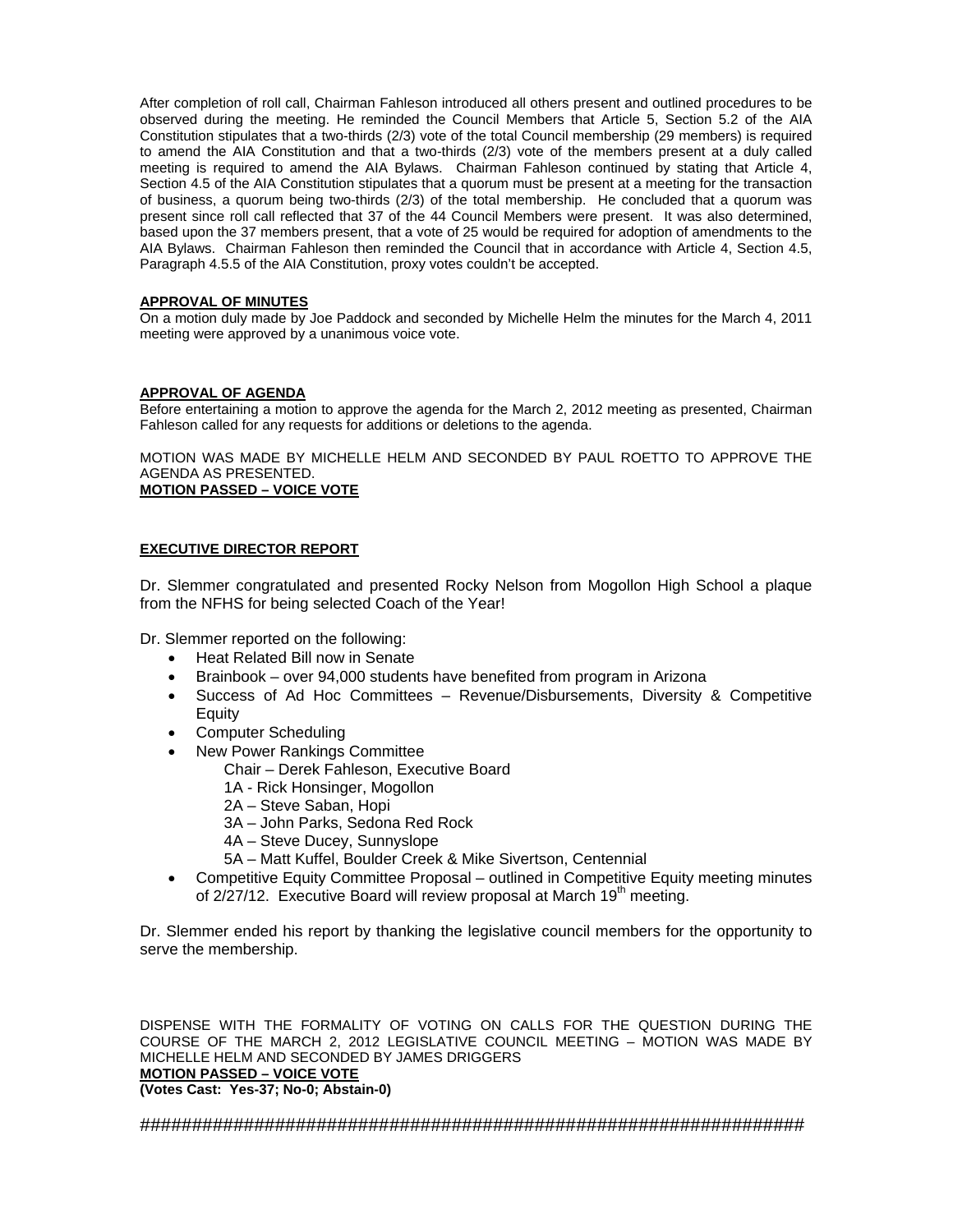## **FINANCES - ASSESSMENTS**

## **AIA EXECUTIVE BOARD** – PROPOSED AMENDMENT

Amend AIA Bylaws: Article 9 Finances, Section 9.2 Assessments (Page 21)

## *(Delete and Add Text)*

#### **9.2 ASSESSMENTS**

- 9.2.1 Athletic Mileage
	- 9.2.1.1 All AIA member schools shall be assessed an annual fee to cover expenses incurred by the AIA on behalf of the schools for varsity athletic officials' mileage. The assessment shall be computed as follows: the total amount of varsity athletic officials' mileage shall be averaged by Conference, and each member school of the Conference shall be assessed that amount.

**All AIA member schools shall be assessed an annual fee to reimburse expenses incurred by the AIA on behalf of the schools for regular season varsity athletic officials' mileage.** 

**The assessment shall be computed as follows:**

- **Amount of varsity officials' regular season mileage paid out totaled.**
- **That amount divided by the total number of sports participation fees paid for sports with assigned AIA officials = "one unit" = cost per sport.**
- **Participation in those sports totaled by each school.**
- **Each school assessed one unit for each of those sports participated in that utilized AIA assigned officials.**
- **Example:**
	- o **Total Regular Season Mileage = \$400,000 / 2,000 total sports = \$200 per sport.**
	- o **School with 8 sports = \$1,600 in Regular Season Officials Mileage bill back.**

MOTION WAS MADE BY PAUL ROETTO AND SECONDED BY MICHELLE HELM TO ADOPT THE PROPOSAL AS PRESENTED. **MOTION PASSED** 

**(Votes Cast: Yes-34; No-3; Abstain-0)**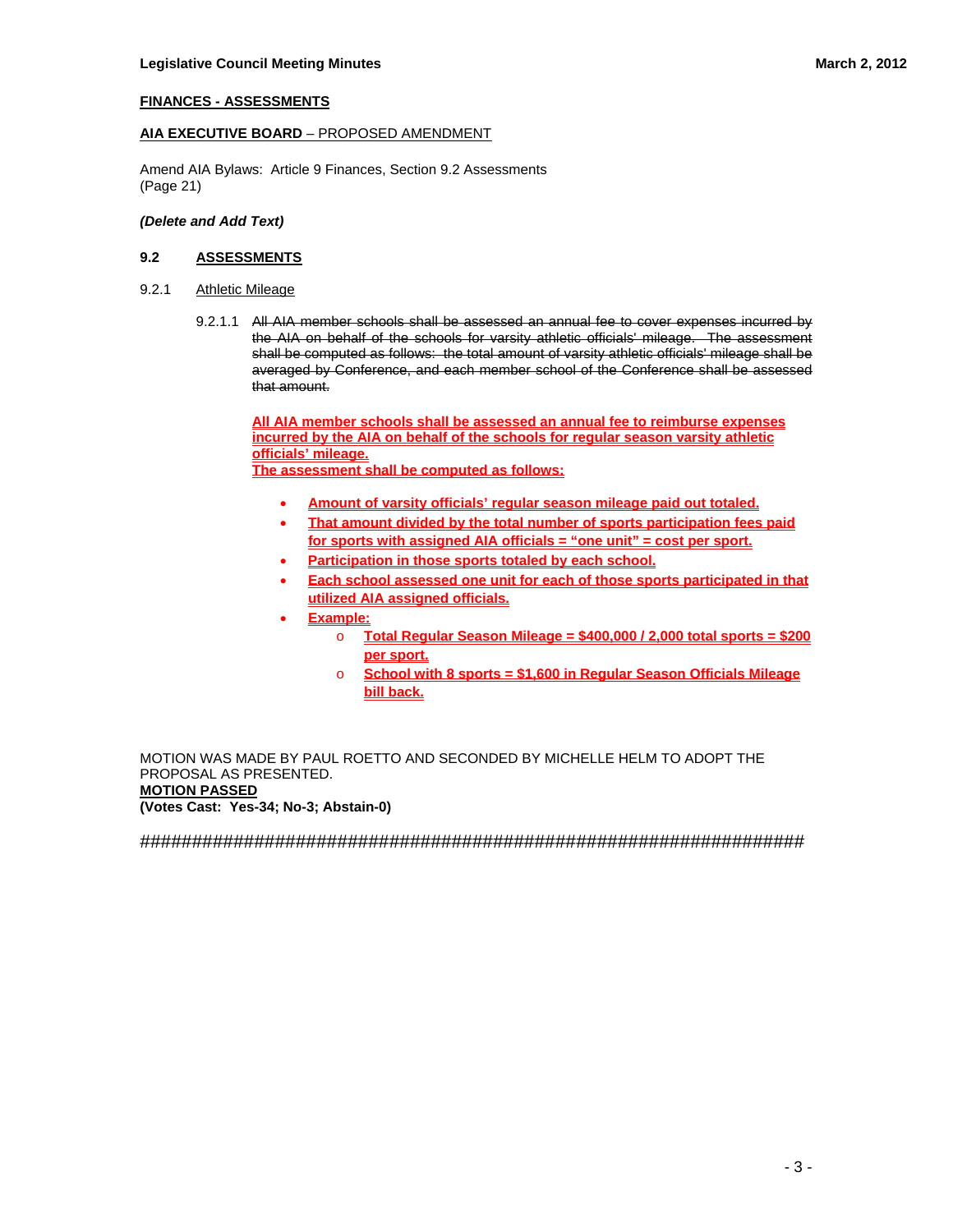## **SANCTIONED EVENTS**

## **AIA EXECUTIVE BOARD** – PROPOSED AMENDMENT

Amend AIA Bylaws: Article 10 Sanction Procedures, Section 10.1 Sanctioned Events, (Page 23)

## *(Delete and Add Text)*

- **10.1 SANCTIONED EVENTS** AIA member schools shall participate only in AIA sanctioned activities or contests (games, meets, matches, etc.) with high schools that are members or associate members of the AIA or with out-of-state or Canada high schools which are in good standing with their respective association. Violations of this rule shall cause the offending member school to lose all privileges of membership for one year and/or such other penalty as the AIA Executive Board may impose.
	- 10.1.2 Invitational Tournament Competition (Four or Less Schools) AIA member schools may participate in multiple school competition with any member, associate member or out-ofstate school without AIA Executive Board approval.
		- 10.1.2.1 EXCEPTION: AIA Executive Board, out-of-state association and National **Federation approval is required for events involving five or more states or** nine or more schools when one or more of the schools is located in a state which does not border the host state.
	- 10.1.3 Invitational Tournament Competition (Five or More Schools) AIA member schools shall participate in only AIA sanctioned invitational tournaments.
		- 10.1.3.1 Intrastate Invitational Tournaments First time invitational tournament sanction requests or previously sanctioned invitational tournaments in which the format or number of teams is changed shall require AIA Executive Board approval. A copy of the invitational tournament bracket shall be forwarded to the AIA upon completion of the 10.1-A online request. (http://aiaonline.org/about/forms.php)
			- 10.1.3.1.1 The date of previously sanctioned intrastate invitational tournaments shall be approved by the AIA Executive Board prior to holding the invitational tournament.
		- **10.1.3.1 All invitational tournaments require annual AIA Executive Board approval. The sanction process must be completed online through the school login page, prior to the season of sport. For assignment of officials refer to 18.3.5.3.2**
			- **10.1.3.1.1. EXCEPTION: AIA Executive Board, out-of-state association and National Federation approval is required for events involving five or more states or nine or more schools when one or more of the schools is located in a state which does not border the host state.**

MOTION WAS MADE BY PAUL ROETTO AND SECONDED BY MICHELLE HELM TO ADOPT THE PROPOSAL AS PRESENTED. **MOTION PASSED (Votes Cast: Yes-37; No-0; Abstain-0)**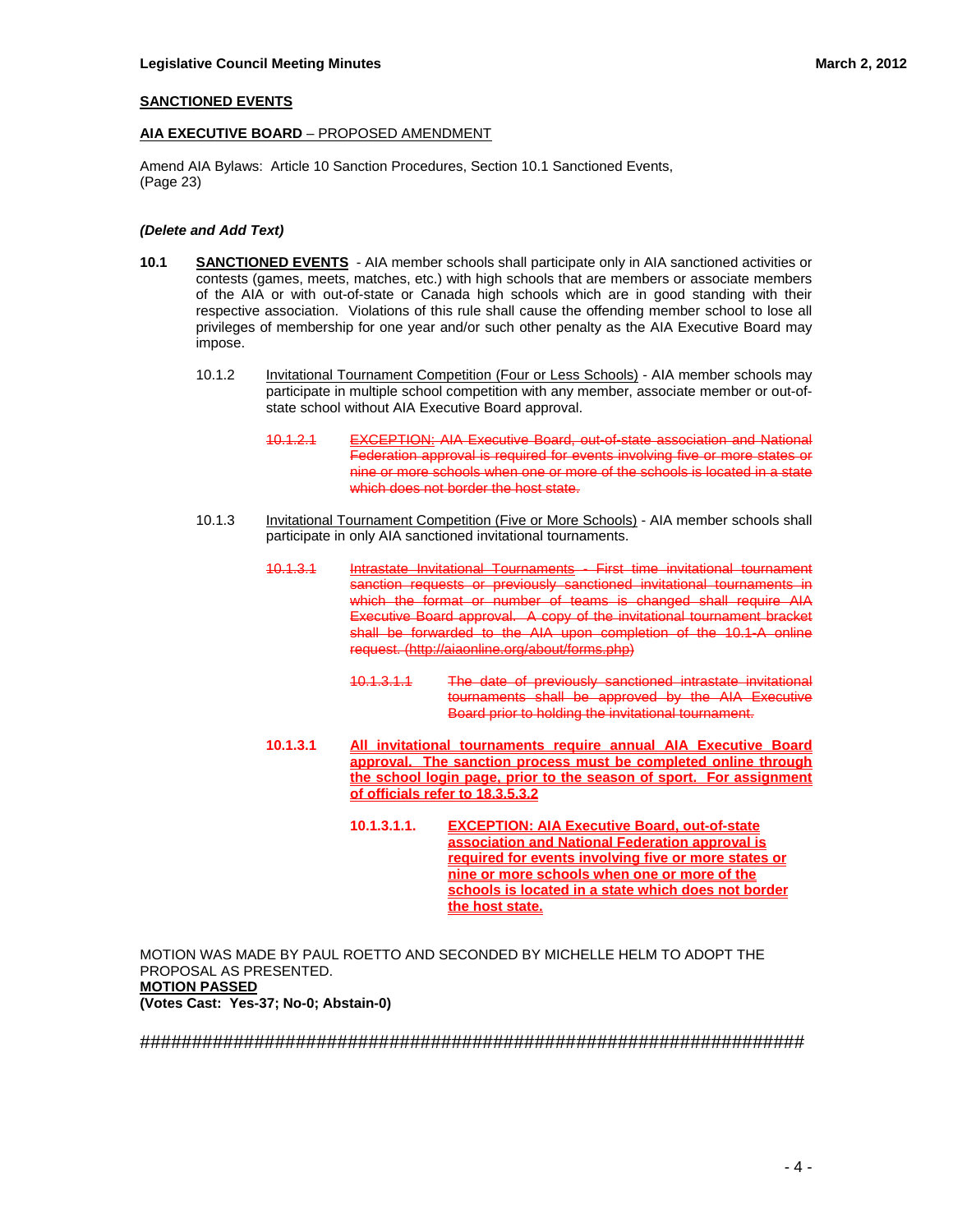## **POST-SEASON TOURNAMENTS – TIE BREAKING PROCEDURE**

## **AIA EXECUTIVE BOARD** – PROPOSED AMENDMENT

Amend AIA Bylaws: Article 12 Post-Season Tournaments (Page 28)

## *(Add Text)*

## **12.1 POST-SEASON TOURNAMENTS**

- **12.1.6 AIA Tie Breaking Procedure Proposal ALL SPORTS (Ex. Bd. 8-15-11)**
	-
	- *2. Regular Season Win Percentage Within Your Schools Division*
	- *1. Head to Head (Regular Season)*
	- *4. Total Opponent Victory Points Divided by Number of Counting Games*
	- *3. Regular Season Win Percentage in All Games 5. Total Opponent Opponent Victory Points Divided by Number of Counting Games*
	- *6. Coin Flip (if for seeding only)*
	- *7. Mini Playoff (if to get into the tournament***)**

MOTION WAS MADE BY MICHELLE HELM AND SECONDED BY SHAWN LYTLE TO ADOPT THE PROPOSAL AS PRESENTED. **MOTION PASSED (Votes Cast: Yes-34; No-3; Abstain-0)** 

################################################################

#### **GENERAL PROVISIONS – NONSCHOOL PARTICIPATION**

**AIA EXECUTIVE BOARD** *(SWIM SPORTS ADVISORY COMMITTEE)* - PROPOSED AMENDMENT

Amend AIA Bylaws: Article 14 General Provisions, Section 14.4 Nonschool Participation (Page 32)

## *(Add Text)*

#### **14.4 NONSCHOOL PARTICIPATION**

**14.4.1.2 Any swimmer or runner, who competes outside of their school team during the season of sport, must compete UNATTACHED.**

MOTION WAS MADE BY PAT WITTER AND SECONDED BY MARK LANE TO ADOPT THE PROPOSAL AS PRESENTED. **MOTION PASSED (Votes Cast: Yes-35; No-2; Abstain-0)**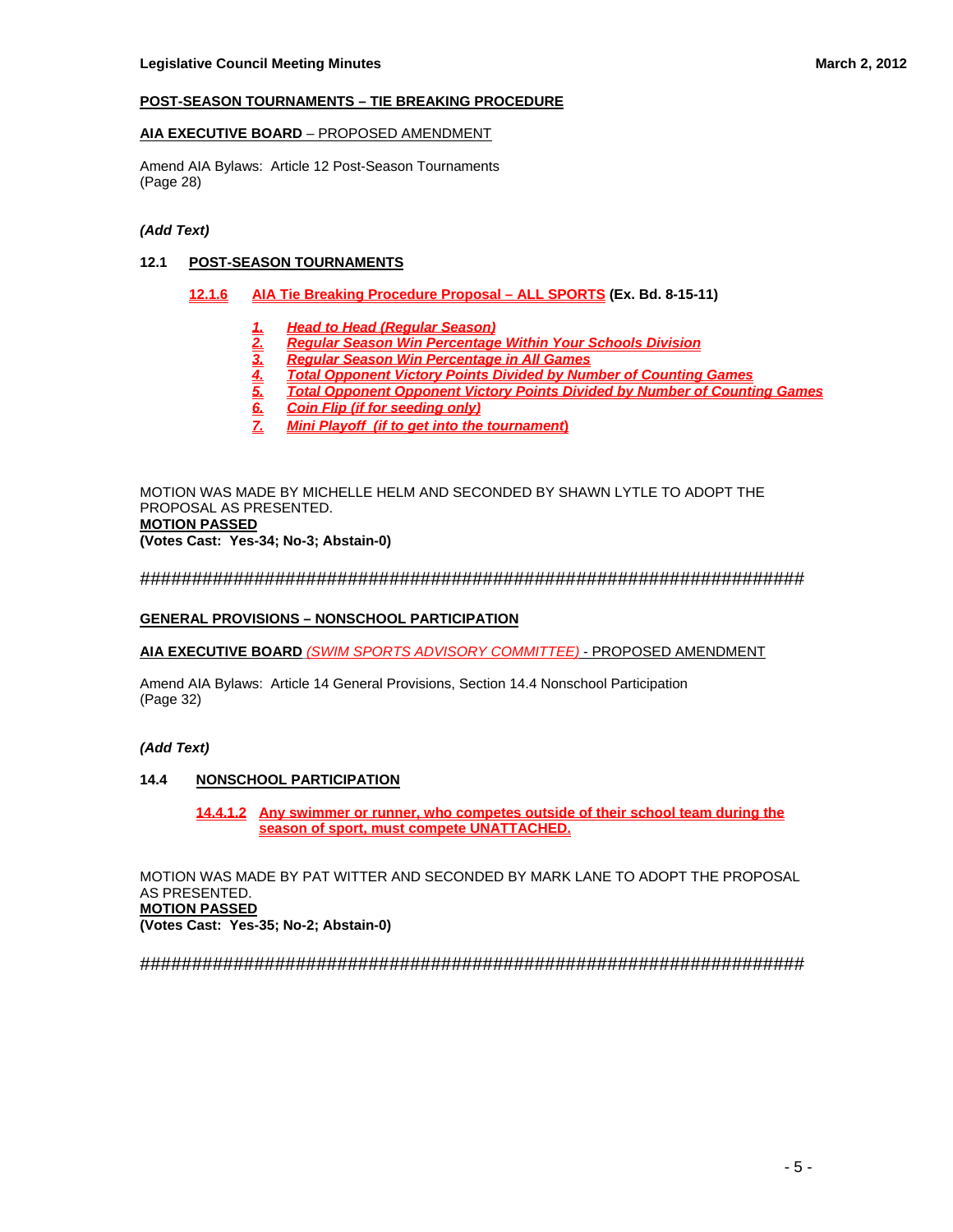## **GENERAL PROVISIONS - SUSPENDED GAME PROTOCOLS**

## **AIA EXECUTIVE BOARD** – PROPOSED AMENDMENT

Amend AIA Bylaws: Article 14 General Provisions, Section 14.6 Suspended Game Protocols **(New)** (Page 32)

## *(Add Text)*

**14.6 SUSPENDED GAME PROTOCOLS -** After further review of AIA bylaws, policy and NFHS rules, the AIA Executive Board on 13 September 2011 reviewed and addressed concerns related to games being interrupted because of the type of events described below beyond the control of the responsible administrative authority. Games shall be continued from the point of interruption unless the teams agree to terminate the game. In the event of a cancellation, postponement, termination, or forfeiture of a game due to inclement weather, the following guidelines will be applied and put in place to promote cooperation between the school administrators, coaches and officials promoting the safest environment at all AIA events. **(Ex. Bd. 9-13-11)**

#### **CATASTROPHIC OR POTENTIAL CATASTROPHIC INJURY (Game is stopped and player has a defined catastrophic injury, or evaluation is in process)**

- 1. Official(s) have determined that either a catastrophic injury has occurred, or that the injury sustained is potentially catastrophic (Decision reached following consultation with available medical personnel or trainers).
- 2. FB: Rule 3.3 and/or Rule 3.4 will be invoked. All other sports shall be handled as per the rulebook.

## **WEATHER RELATED SCENARIO**

- 1. In all sports, the NFHS "Guidelines on Handling Contests During Lightning Disturbances", found in all sports rulebooks for outdoor sports, **will** be followed (Located in Rule Book Appendixes).
- **2. The decision to stop play and resume play is determined by the officials. This decision can and should be made in consultation with school administrators and/or coaches.**
- 3. Pressure to complete or resume a game should never outweigh the safety of the players or fans.
- 4. **In the event that a Football Game has been suspended** and is in a lightning delay, the following options are available for conclusion of the event:
	- a) Wait out the delay and complete the game when conditions warrant.
	- b) Complete the suspended game from the point of interruption at a later date.
	- c) One team forfeits to the other and statistics are nullified.
	- d) The teams agree to terminate the contest at the point of interruption, keep the score, and the statistics up to the point of interruption shall count. The game is entered on www.aiaonline.org with the score of the game.
	- e) In the case where a game is tied and terminated during regulation play or OT, teams may elect to split power points. The game is entered on www.aiaonline.org as a tie.
	- f) Game is "Cancelled", and games counted for computation of power points is reduced by one for the affected teams. The game is entered on www.aiaonline.org as a cancelled.

MOTION WAS MADE BY DOUG MEYER AND SECONDED BY CINDY RILEY TO ADOPT THE PROPOSAL AS PRESENTED. **MOTION PASSED** 

**(Votes Cast: Yes-37; No-0; Abstain-0)**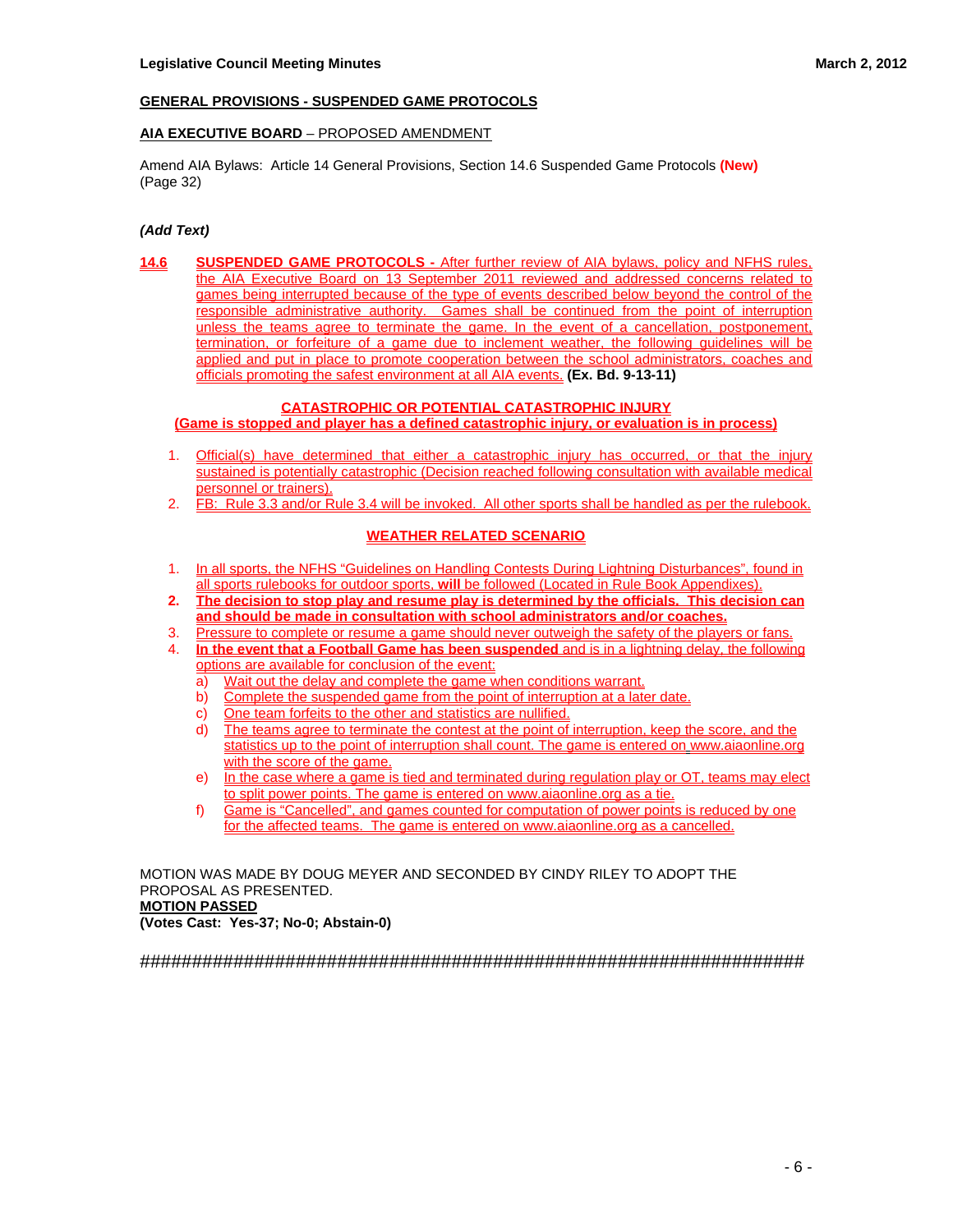## **GENERAL PROVISIONS - COMPLIMENTARY PASS**

## **AIA EXECUTIVE BOARD** – PROPOSED AMENDMENT

Amend AIA Bylaws: Article 14 General Provisions, Section 14.11 Complimentary Pass (Page 34)

### *(Delete/Add Text)*

- 14.11.2 **Complimentary Pass** A Complimentary Pass shall admit the holder and one guest to any member high school interscholastic competition.
	- 14.11.2.1 Each year member schools that have paid their annual dues and fees shall receive the number of complimentary passes specified below under their Conference classification: **(Ex. Bd. 8-15-11)**

| Associate                  | <b>Member School</b> | <u> 15</u>      |
|----------------------------|----------------------|-----------------|
| <del>All Conferences</del> |                      | 2               |
| 5A Conference              | Member School        | 2931            |
| 5A Conference              | District Office      | 15              |
| 4A Conference              | Member School        | 28 30           |
| 4A Conference              | District Office      | 15              |
| <b>3A Conference</b>       | Member School        | <u>17 19</u>    |
| <b>3A Conference</b>       | District Office      | 10              |
| 2A Conference              | Member School        | <u>16 18</u>    |
| 2A Conference              | District Office      | 10              |
| 1A Conference              | Member School        | $\frac{45}{11}$ |
| 1A Conference              | District Office      | 10              |

MOTION WAS MADE BY MICHELLE HELM AND SECONDED BY PAUL ROETTO TO ADOPT THE PROPOSAL AS PRESENTED. **MOTION PASSED** 

**(Votes Cast: Yes-37; No-0; Abstain-0)**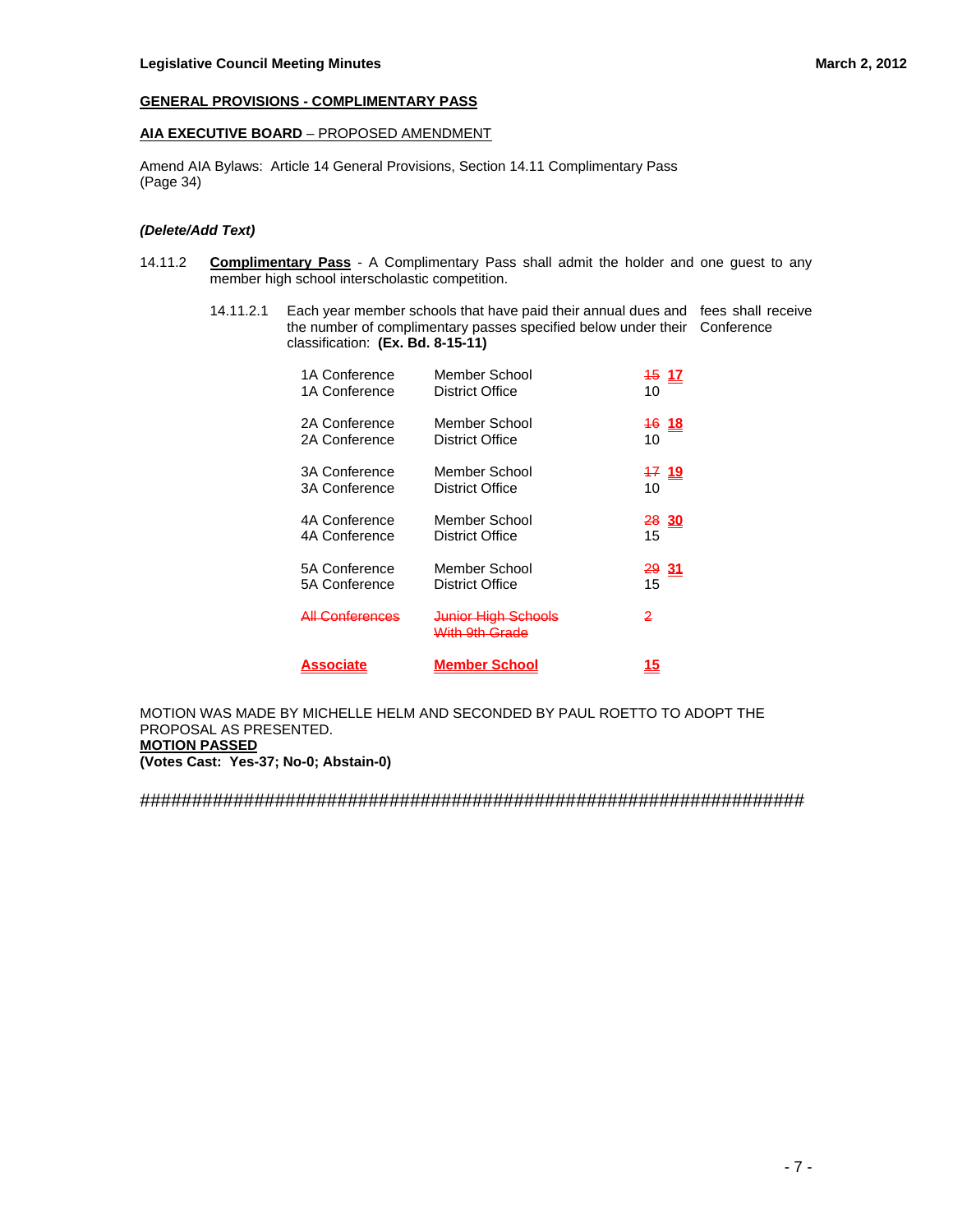## **GENERAL PROVISONS - CONCUSSION EDUCATION**

### **AIA EXECUTIVE BOARD** – PROPOSED AMENDMENT

Amend AIA Bylaws: Article 14 General Provisions, Section 14.14 Concussion Education **(New)** (Page 35)

#### *(Add Text)*

## **14.14 Concussion Education- All student athletes shall complete the Brainbook online concussion education course prior to participation in practice or competition. (Ex. Bd. 8-15-11)**

MOTION WAS MADE BY JEANNINE BRANDEL AND SECONDED BY MARK LANE TO AMEND AND ADOPT THE PROPOSAL AS FOLLOWS (add the words, At least once per the student's career) **MOTION FAILED (Votes Cast: Yes-16; No-21; Abstain-0)** 

MOTION WAS MADE BY CINDY RILEY AND SECONDED BY PAT WITTER TO ADOPT THE PROPOSAL AS PRESENTED. **MOTION PASSED (Votes Cast: Yes-37; No-0; Abstain-0)**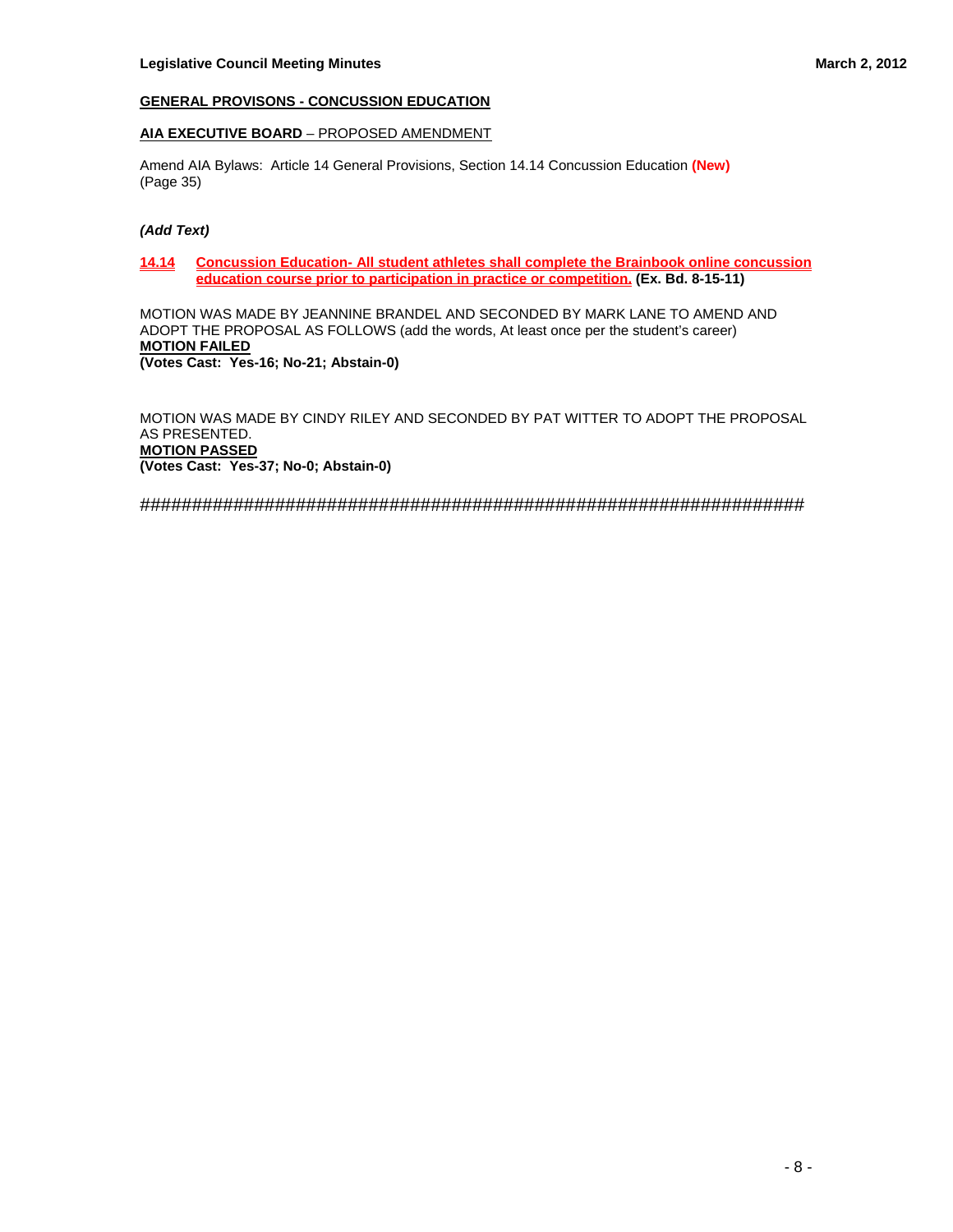## **STUDENT ELIGIBILITY RULES - INTERNATIONAL STUDENT ELIGIBILITY**

## **AIA EXECUTIVE BOARD** – PROPOSED AMENDMENT

Amend AIA Bylaws: Article 15 Student Eligibility Rules, Section 15.15 International Student Eligibility **(New)** (Page 51)

## *(Add Text)*

- **15.15 International Student Eligibility Prefatory Statement: In an effort to preserve and promote interscholastic competitive opportunities for Arizona students and further the goals of competitive fairness and equity, and recognizing the concerns of AIA member schools related to displacement of Arizona students by students from foreign countries, the following bylaw addresses the interscholastic eligibility status of international students attending an AIA member school:**
	- **15.15.1 Foreign Exchange Students: A foreign exchange student is a student that is in the U.S. under a J-1 Visa, and who is placed in a school by an educational exchange program approved by the Council on Standards for International Educational Travel CSIET). A foreign exchange student is eligible at a school in the attendance zone of the home in which the student is placed. A foreign exchange student must meet all other eligibility requirements and is eligible for a maximum of one school year.**
	- **15.15.2 International Students: An international student is a student who is in the U.S. under an F-1 Visa and who is attending an AIA member school. Except as stated below with regard to domicile, an international student must meet all eligibility requirements of any regularly enrolled student. An international student is eligible only for non-varsity level competition, which may include only 9th through**  11<sup>th</sup> grade, and is not at any time of enrollment eligible for varsity level **competition. With regard to domicile, an international student's non-varsity eligibility shall be at a school in the attendance zone of the home in which the student is placed. The limitation to non-varsity eligibility only shall not apply to**  an international student who is enrolled as an 11<sup>th</sup> grader as of 10/17/11 at an AIA **member school. (Italicized sentence to be eliminated at conclusion of 2012-13 school year) (Ex. Bd. 10-17-11)**

**NOTE: EFFECTIVE DATE 7/1/12, but adopted at this time in order to provide advance notice to member schools that may be affected.**

MOTION WAS MADE BY MICHELLE HELM AND SECONDED BY MARK GOODMAN TO ADOPT THE PROPOSAL AS PRESENTED. **MOTION PASSED (Votes Cast: Yes-32; No-5; Abstain-0)**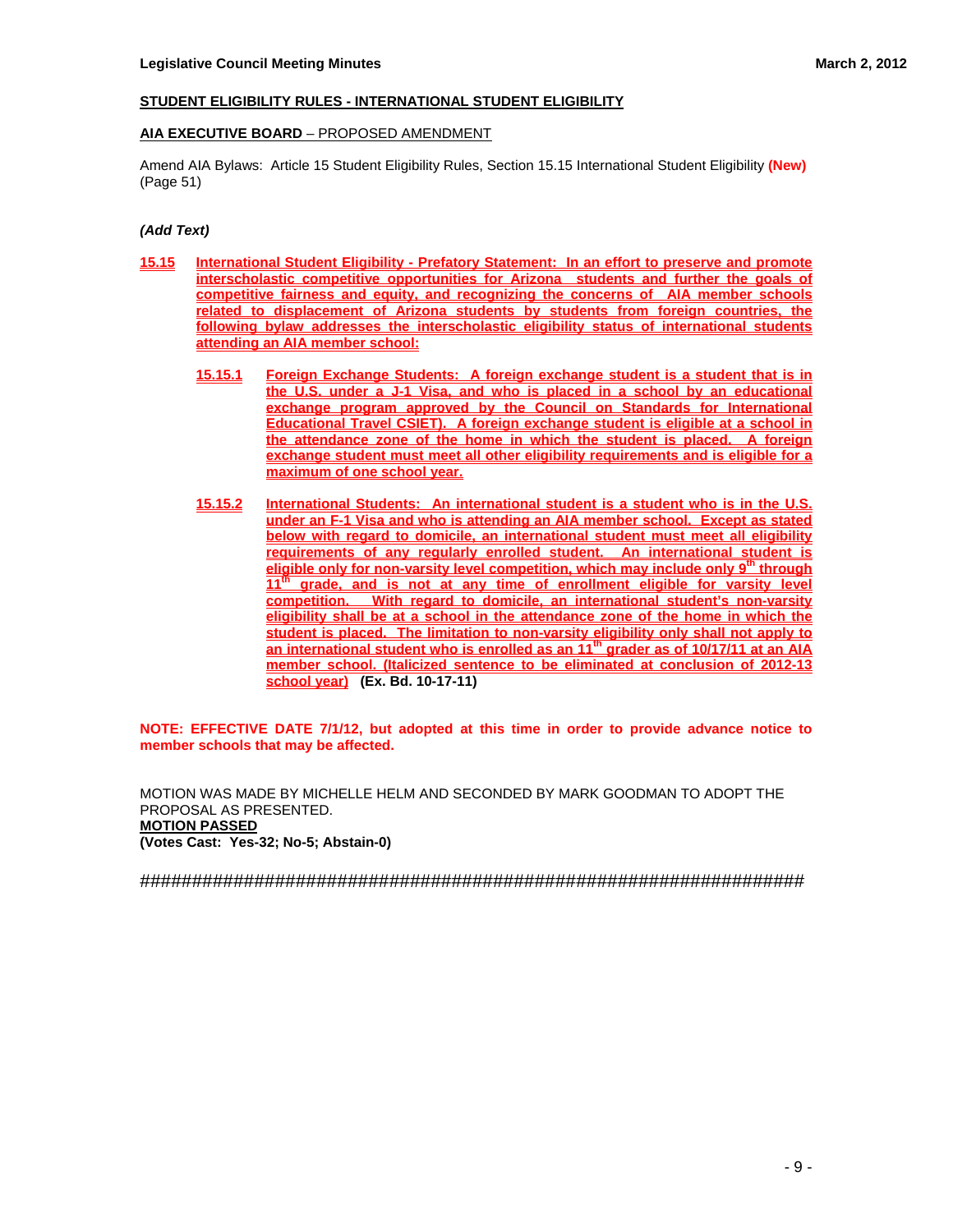## **STUDENT ELIGIBILITY RULES - DOMICILE RULE – FOREIGN EXCHANGE STUDENTS**

## **AIA EXECUTIVE BOARD** – PROPOSED AMENDMENT

Amend AIA Bylaws: Article 15 Student Eligibility Rules, Section 15.5 Domicile Rule (Page 39)

## *(Delete Text)*

## **15.5 DOMICILE RULE**

15.5.3.4 Foreign Exchange - A foreign exchange student who is placed in the attendance boundary of the school by a bona fide exchange program meets the domicile requirements. The eligibility period for a bona fide foreign exchange student may not exceed one school year.

 *DETERMINATION: The AIA Executive Board determined that a bona fide exchange program is a program approved by the Council on Standards for International Educational Travel (CSIET). (Ex. Bd. 9/16/96)*

 It shall be the responsibility of the local school administrator to ensure that all other eligibility requirements are met before a student participates in interscholastic activities.  **(Ex. Bd. 10-17-11)**

MOTION WAS MADE BY JAMES DRIGGERS AND SECONDED BY MICHELLE HELM TO ADOPT THE PROPOSAL AS PRESENTED. **MOTION PASSED** 

**(Votes Cast: Yes-36; No-1; Abstain-0)** 

#### ################################################################

#### **STUDENT ELIGIBILITY RULES - NINTH GRADE ENROLLMENT**

#### **AIA EXECUTIVE BOARD** – PROPOSED AMENDMENT

Amend AIA Bylaws: Article 15 Student Eligibility Rules, Section 15.3 Enrollment Rule (Page 38)

## *(Add Text)*

## **15.3 ENROLLMENT RULE**

 15.3.2 Ninth Grade Enrollment **- Except as stated in 15.15,** an eighth grade student graduate enrolling in the ninth grade for the first time may attend any member high school and be eligible for interscholastic activities. **(Ex. Bd. 10-17-11)**

MOTION WAS MADE BY PAUL ROETTO AND SECONDED BY MICHELLE HELM TO ADOPT THE PROPOSAL AS PRESENTED. **MOTION PASSED (Votes Cast: Yes-37; No-0; Abstain-0)**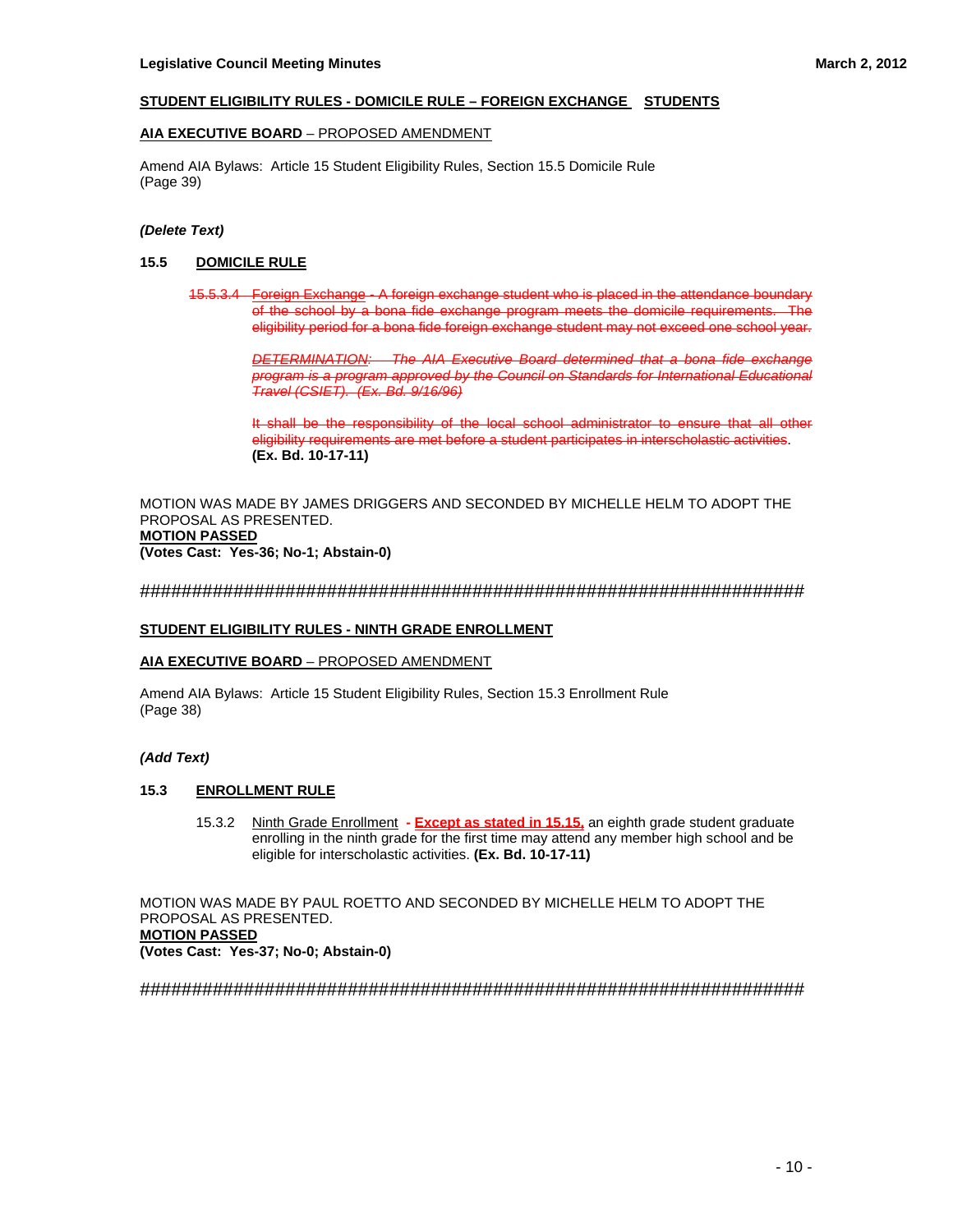## **STUDENT ELIGIBILITY RULES - MAXIMUM PARTICIPATON RULE**

## **AIA EXECUTIVE BOARD** – PROPOSED AMENDMENT

Amend AIA Bylaws: Article 15 Student Eligibility Rules, Section 15.9 Maximum Participation Rule (Page 41)

#### *(Delete/Add Text)*

**15.9 MAXIMUM PARTICIPATION RULE** – After a student first enrolls in the ninth grade, he/she has a maximum of eight semesters of opportunity and a maximum of four seasons of opportunity in each sport or activity. The seventh and eighth semesters must be consecutive. The other semesters need not be consecutive. **Semesters 1-8 must be consecutive.**

MOTION WAS MADE BY MARK GOODMAN AND SECONDED BY DOUG MEYER TO ADOPT THE PROPOSAL AS PRESENTED. **MOTION PASSED (Votes Cast: Yes-36; No-1; Abstain-0)** 

################################################################

#### **STUDENT ELIGIBILITY RULES - TRANSFER RULE - BOARDING SCHOOL**

#### **AIA EXECUTIVE BOARD** – PROPOSED AMENDMENT

Amend AIA Bylaws: Article 15 Student Eligibility Rules, Section 15.10 Transfer Rule (Page 43)

## *(Add Text)*

## **15.10 TRANSFER RULE**

- 15.10.4.3 Boarding School The transfer rule (15.10) shall not apply to a student who transfers to and is a full time resident of an AIA member school which is a bona fide boarding school. The transfer rule shall apply to any subsequent transfers by that student from that boarding school. **A school is a bona fide boarding school only if it meets both of the following criteria:**
	- **15.10.4.3.1 The school shall be currently accredited by an appropriate and proper accrediting agency for secondary boarding schools, which accrediting agency shall be approved by the Executive Board or its designee; and**
	- **15.10.4.3.2 A majority of the school's students must reside full time on the actual school campus. Off campus housing does not meet this requirement. (Ex. Bd. 10-17-11)**

**NOTE: EFFECTIVE DATE 7/1/12, but adopted at this time in order to provide advance notice to member schools that may be affected.**

MOTION WAS MADE BY MICHELLE HELM AND SECONDED BY PAUL ROETTO TO ADOPT THE PROPOSAL AS PRESENTED. **MOTION PASSED (Votes Cast: Yes-37; No-0; Abstain-0)**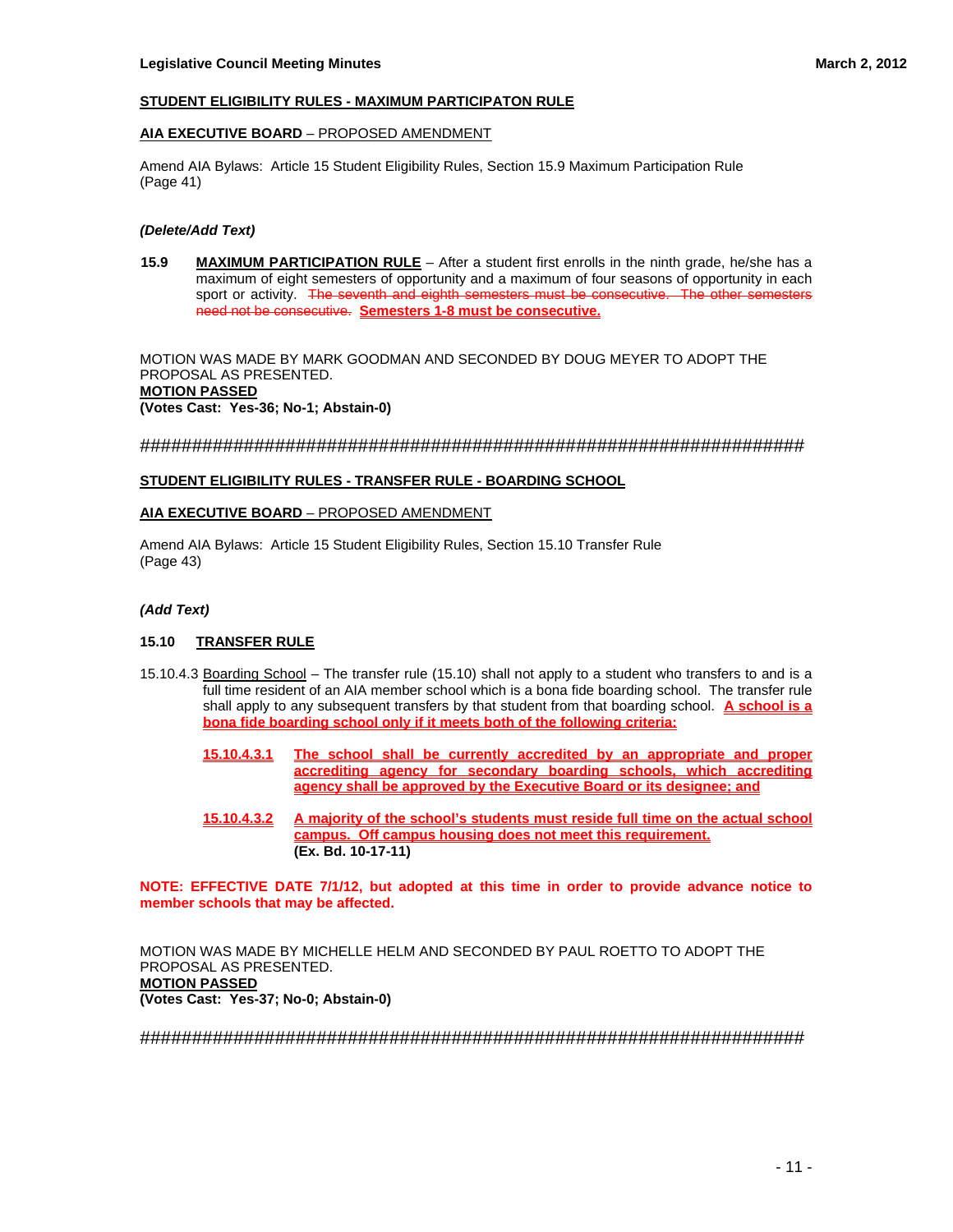#### **COACHES AND COACHING - COACH'S / SPONSOR'S CODE OF ETHICS MEMBERSHIP - RESPONSIBILITY OF SCHOOL ADMINISTRATORS**

## **AIA EXECUTIVE BOARD** – PROPOSED AMENDMENT

Amend AIA Bylaws: Article 17 Coaches and Coaching, Section 17.4 Coach's / Sponsor's Code of Ethics, Article 2 Membership, Section 2.6 Responsibility of School Administrators (Page 59 and Page 5)

## *(Delete/Add Text)*

## **17.4 COACH'S / SPONSOR'S CODE OF ETHICS**

- 17.4.2 A COACH / SPONSOR SHALL:
	- 17.4.2.2 Not make statements to the news media critical of any game official, the AIA or another school's team, players, coaches or administrators.
- 17.4.3 A COACH / SPONSOR SHOULD:
	- **17.4.3.7 Not make statements to or use the news media in a manner that is not consistent with the principles and objectives of the AIA, which include promoting cooperation, friendship and good sportsmanship among member schools.**

## **2.6 RESPONSIBILITY OF SCHOOL ADMINISTRATORS**

 2.6.2.4 Conduct of Administrators-News Media - A school administrator shall **should** never use the news media to criticize another school administrator, school team, coach, player, game official or the AIA.

MOTION WAS MADE BY MICHELLE HELM AND SECONDED BY CINDY RILEY TO ADOPT THE PROPOSAL AS PRESENTED. **MOTION PASSED (Votes Cast: Yes-33; No-4; Abstain-0)** 

################################################################

## **OFFICIALS – INTERSTATE RECIPROCITY**

## **AIA EXECUTIVE BOARD** – PROPOSED AMENDMENT

Amend AIA Bylaws: Article 18 Officials, Section 18.1 Registration, Requirements and Qualifications (Page 61)

## *(Delete/Add Text)*

## **18.1 REGISTRATION, REQUIREMENTS AND QUALIFICATIONS**

- 18.1.5 Interstate Reciprocity An official residing in a state bordering Arizona may qualify to officiate in Arizona providing:
	- **18.1.5.3** The official pays a fee of \$30.00 per sport in Arizona. (Ex. Bd. 6/7/10) **The official pays the current interstate reciprocity fee, as listed on the registration form, for dual state membership.**

MOTION WAS MADE BY PAUL ROETTO AND SECONDED BY MICHELLE HELM TO ADOPT THE PROPOSAL AS PRESENTED. **MOTION PASSED (Votes Cast: Yes-37; No-0; Abstain-0)**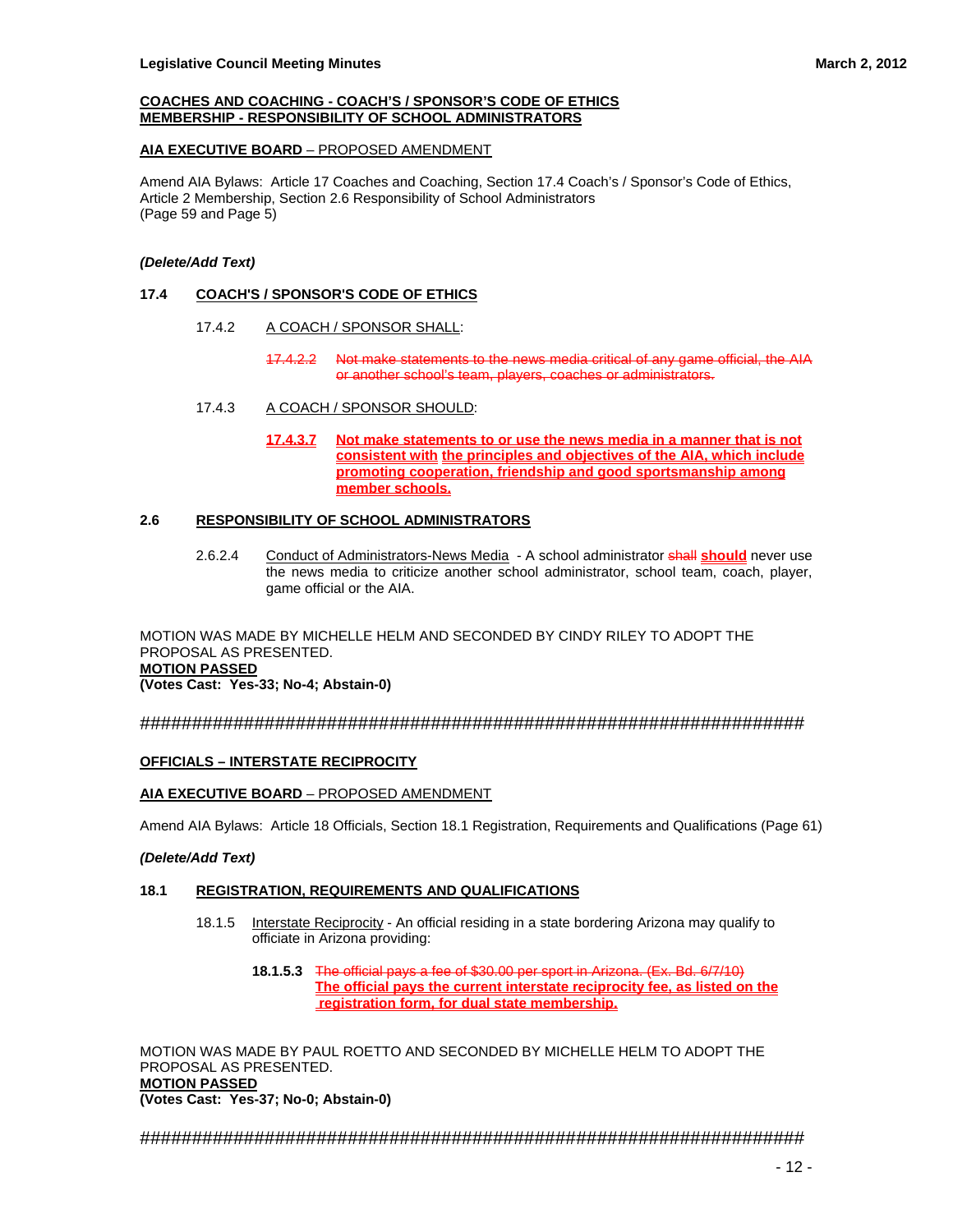## **OFFICIALS - FEE SCHEDULE FOR OFFICIALS**

#### **AIA EXECUTIVE BOARD** (*OFFICIALS ADVISORY COMMITTEE*) - PROPOSED AMENDMENT

Amend AIA Bylaws: Article 18 Officials, Section 18.3 Fees / Schools – Official's Responsibility, Paragraph 18.3.4 (Page 64, 65)

#### *(Delete/Add Text)*

#### **18.3 FEES / SCHOOLS - OFFICIAL'S RESPONSIBILITY**

18.3.4 Regular season contest and tournament fees shall be paid as set forth in this Article.

## **FEE SCHEDULE FOR OFFICIALS REGULAR SEASON 2012-2013**

|                                                | <b>JV &amp; FROSH</b><br>VARSITY                              |
|------------------------------------------------|---------------------------------------------------------------|
| Baseball (1)                                   | \$<br>$$48\frac{53}{ }$<br>$\frac{35}{40}$                    |
| Basketball (2 person)                          | 50 55<br><del>35</del><br>40                                  |
| Basketball (3 person)                          | 40<br>--                                                      |
| Football                                       | 550<br>$\frac{35}{40}$                                        |
| (2)<br>Soccer                                  | $\frac{35}{35}$ $\frac{40}{40}$<br>$45 - 50$                  |
| Softball                                       | 40 45                                                         |
| Swimming (Starter 4A&5A)                       | 40<br>--                                                      |
| Swimming (Referee 4A&5A)                       | 40                                                            |
| Track (Starter)                                | 40<br>$\frac{35}{40}$                                         |
| Track (Referee)                                | $\frac{35}{35}$ $\frac{40}{40}$<br>40                         |
| Track (Clerk)                                  | 40                                                            |
| Volleyball (3)                                 | $3/5$ rally scoring $-$ \$32 - 2/3 rally scoring<br>40        |
| Volleyball (3)                                 | 30                                                            |
| Wrestling (4)                                  | 35<br>48 53<br><u>40</u>                                      |
| Volleyball/Softball/Baseball/Basketball/Soccer |                                                               |
|                                                | Solo Assignment: 1 1/2 TIMES THE REGULAR FEE WHEN OFFICIATING |
|                                                | THE CONTEST SOLO                                              |

## **18.5 MILEAGE FEES**

18.5.1.1 EXCEPTION: Mileage reimbursement rate for officials who live in the Phoenix, Tucson, and Yuma metro areas and who are assigned a contest in their respective metro area shall be paid a flat fee of \$7.00 **\$10.00** per assignment. *(See Form 18.5)*

MOTION WAS MADE BY JAMES DRIGGERS AND SECONDED BY SHAWN LYTLE TO AMEND AND ADOPT THE PROPOSAL AS FOLLOWS (change softball fee to match baseball - \$53) **MOTION FAILED (Votes Cast: Yes-10; No-27; Abstain-0)** 

MOTION WAS MADE BY JAMES DRIGGERS AND SECONDED BY MICHELLE HELM TO ADOPT THE PROPOSAL AS PRESENTED. **MOTION PASSED (Votes Cast: Yes-34; No-3; Abstain-0)**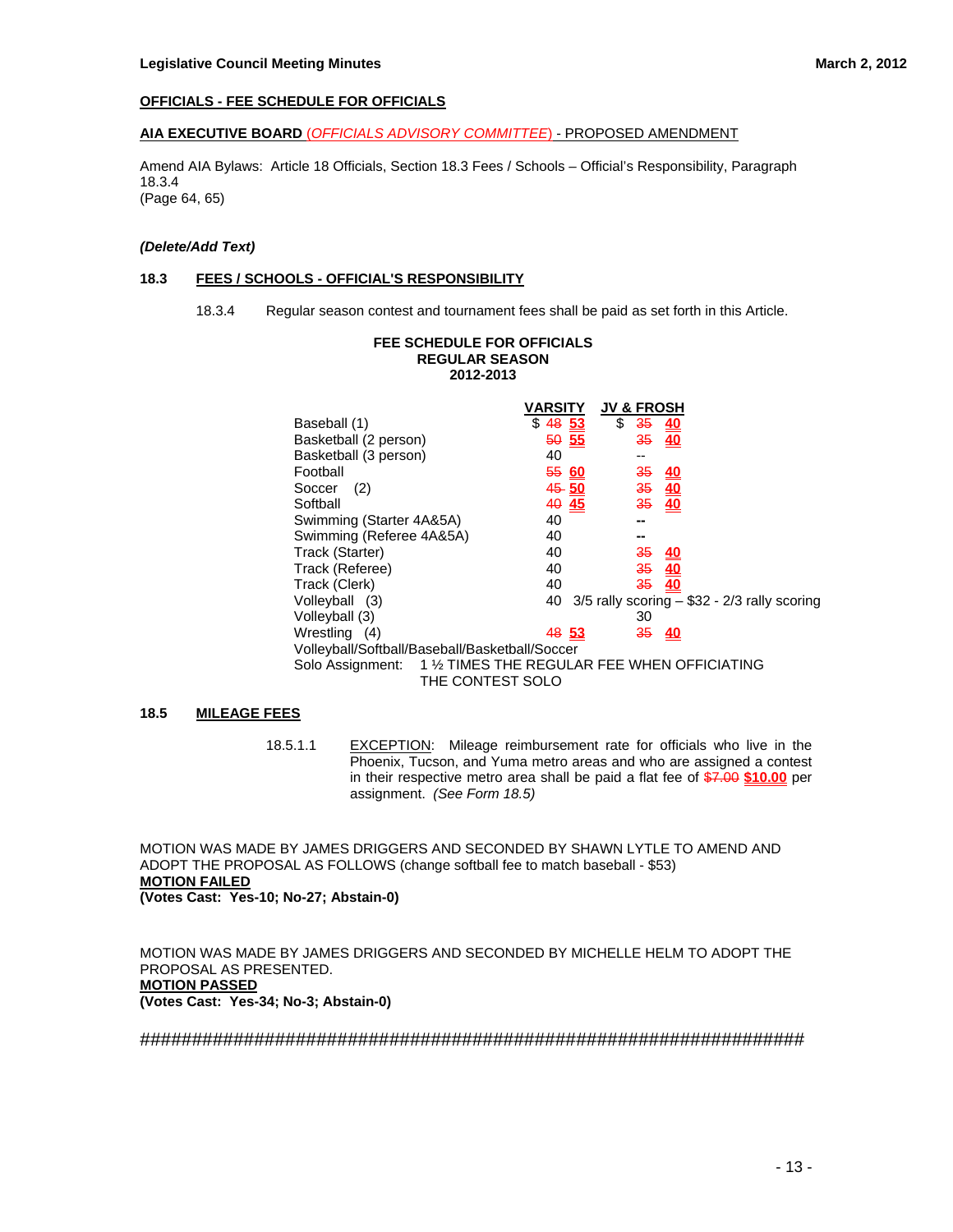## **BASEBALL – SEASON OF SPORT**

## **AIA EXECUTIVE BOARD** – PROPOSED AMENDMENT

Amend AIA Bylaws: Article 20 Baseball, Section 20.2 Season of Sport (Page 74)

## *(Delete/Add Text)*

## **20.2 SEASON OF SPORT**

| 20.2.3 Spring Season | Practice<br>Competition | no sooner than the<br>no sooner than Wednesday of the                               | 32nd week<br>34 <sup>th</sup> week |
|----------------------|-------------------------|-------------------------------------------------------------------------------------|------------------------------------|
|                      |                         | Championship to be concluded by the                                                 | 45th week                          |
|                      |                         | Division 1 & 2 Championship to be concluded by Tuesday of the 46 <sup>th</sup> week |                                    |
|                      | (Ex. Bd. 10-17-11)      |                                                                                     |                                    |

## **(Emergency Legislation)**

MOTION WAS MADE BY MARK GOODMAN AND SECONDED BY SHAWN LYTLE TO ADOPT THE PROPOSAL AS PRESENTED. **MOTION PASSED (Votes Cast: Yes-31; No-6; Abstain-0)** 

## ################################################################

## **SOFTBALL – SEASON OF SPORT**

## **AIA EXECUTIVE BOARD** – PROPOSED AMENDMENT

Amend AIA Bylaws: Article 26 Softball, Section 26.2 Season of Sport (Page 101)

#### *(Delete/Add Text)*

.

## **26.2 SEASON OF SPORT**

| 26.2.3 Spring Season | Practice                                    | no sooner than the                                                                  | 32nd week   |
|----------------------|---------------------------------------------|-------------------------------------------------------------------------------------|-------------|
|                      | Competition                                 | no sooner than Wednesday of the                                                     | $34th$ week |
|                      | Chamnionehin<br><del>טוווסווטושווטווט</del> | to be concluded by the                                                              | 45th week   |
|                      |                                             | Division 1 & 2 Championship to be concluded by Tuesday of the 46 <sup>th</sup> week |             |
|                      | (Ex. Bd. 10-17-11)                          |                                                                                     |             |

#### **(Emergency Legislation)**

MOTION WAS MADE BY MICHELLE HELM AND SECONDED BY DOUG MEYER TO ADOPT THE PROPOSAL AS PRESENTED. **MOTION PASSED (Votes Cast: Yes-32; No-5; Abstain-0)**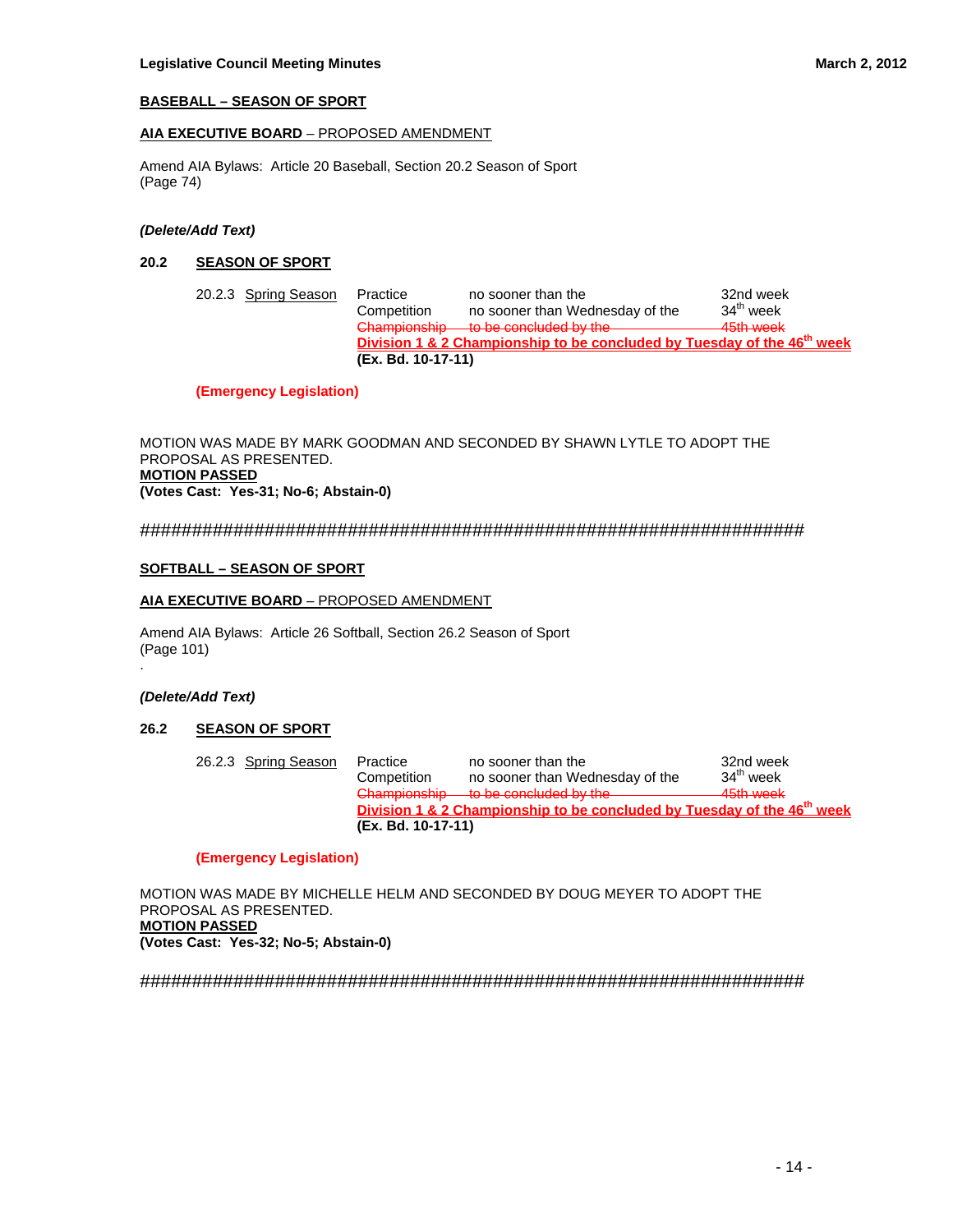## **BASEBALL – POST-SEASON TOURNAMENTS**

#### **AIA EXECUTIVE BOARD** (*BASEBALL SPORTS ADVISORY COMMITTEE*) – PROPOSED AMENDMENT

Amend AIA Bylaws: Article 20 Baseball, Section 20.11 Post-Season Tournaments (Page 77)

## *(Delete/Add Text)*

## **20.11 POST-SEASON TOURNAMENTS**

 20.11.1.5 No more than 22 **25** players shall suit up, participate, or be listed on the roster of a school team for a post-season tournament.

**(Emergency Legislation)** 

MOTION WAS MADE BY DOUG MEYER AND SECONDED BY MICHELLE HELM TO ADOPT THE PROPOSAL AS PRESENTED. **MOTION PASSED (Votes Cast: Yes-35; No-2; Abstain-0)** 

#### ################################################################

#### **SOFTBALL – RULES**

#### **AIA EXECUTIVE BOARD** *(SOFTBALL SPORTS ADVISORY COMMITTEE)* -PROPOSED AMENDMENT

Amend AIA Bylaws: Article 26 Softball, Section 26.2 Season of Sport (Page 100)

#### *(Add Text)*

## **26.1 RULES**

- 26.1.4 10-Run Rule A softball game shall end any time after five innings, or after four and one-half (4-1/2) innings when a team is ten or more runs behind and has completed its turn at bat.
- **26.1.5 15-Run Rule A softball game shall end any time after four innings (at the discretion of the losing coach) or after three and one-half (3-1/2) innings when a team is fifteen or more runs behind and has completed its turn at bat.**

#### **(Emergency Legislation)**

MOTION WAS MADE BY MICHELLE HELM AND SECONDED BY SHAWN LYTLE TO ADOPT THE PROPOSAL AS PRESENTED. **MOTION PASSED (Votes Cast: Yes-35; No-2; Abstain-0)**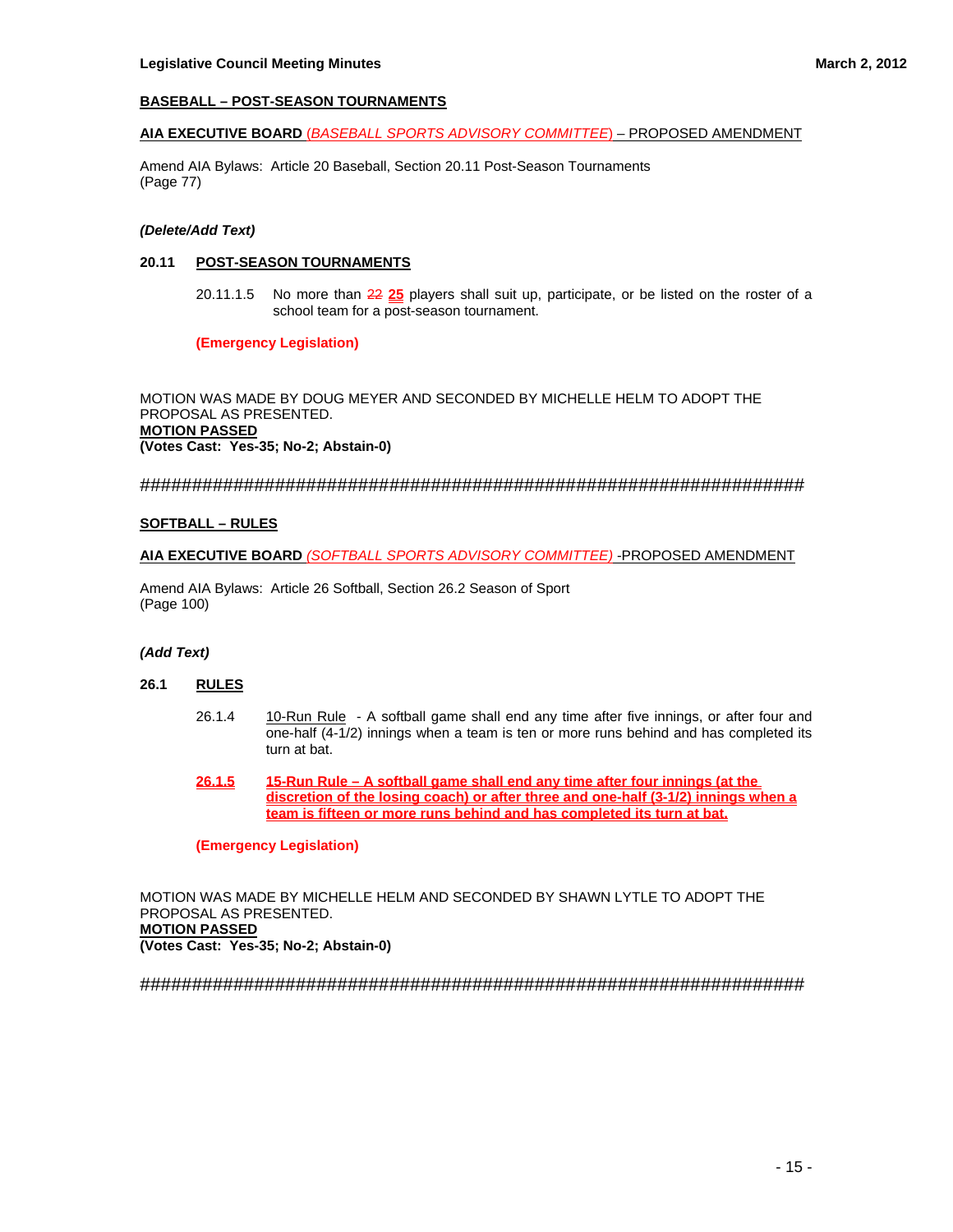# **ADD ITEM**

## **BASEBALL – RULES** PROPOSED AMENDMENT

Amend AIA Bylaws: Article 20 Baseball, Section 20.1 Rules (Page 74)

## *(Add Text)*

- **20.1 RULES**
	- **20.1.4.3 15-Run Rule A baseball game shall end any time after four innings (at the discretion of the losing coach) or after three and one-half (3-1/2) innings when a team is fifteen or more runs behind and has completed its turn at bat.**

## **(Emergency Legislation)**

MOTION WAS MADE BY SHAWN LYTLE AND SECONDED BY PAT WITTER TO **ADD** THE PROPOSAL TO THE AGENDA AS PRESENTED. **MOTION PASSED (Votes Cast: Yes-31; No-6; Abstain-0)** 

MOTION WAS MADE BY DON PETRANOVICH AND SECONDED BY SHAWN LYTLE TO ADOPT THE PROPOSAL AS ADDED & PRESENTED. **MOTION PASSED (Votes Cast: Yes-29; No-8; Abstain-0)** 

################################################################

## **BASKETBALL – NUMBER OF GAMES IN SEASON**

**AIA EXECUTIVE BOARD** (*BASKETBALL SPORTS ADVISORY COMMITTEE*) – PROPOSED AMENDMENT

Amend AIA Bylaws: Article 21 Basketball, Section 21.5 Number of Games in Season, Paragraph 21.5.3.1 (Page 79)

## *(Add Text)*

## **21.5 NUMBER OF GAMES IN SEASON**

- 21.5.3 No player shall participate in more than six (6) quarters/night.
	- **21.5.3.1 EXCEPTION: Division IV, because of their limited enrollment, may permit a player to participate in an unlimited number of games quarters/night during the season.**

MOTION WAS MADE BY MARK GOODMAN AND SECONDED DOUG MEYER TO AMEND THE PROPOSAL AS FOLLOWS (change games to quarters/night): **MOTION PASSED (Votes Cast: Yes-35; No-1; Abstain-0) One Member Missing** 

MOTION WAS MADE BY ROLAND MEDINA AND SECONDED BY DOUG MEYER TO ADOPT THE PROPOSAL AS AMENDED. **MOTION PASSED (Votes Cast: Yes-35; No-1; Abstain-0) One Member Missing**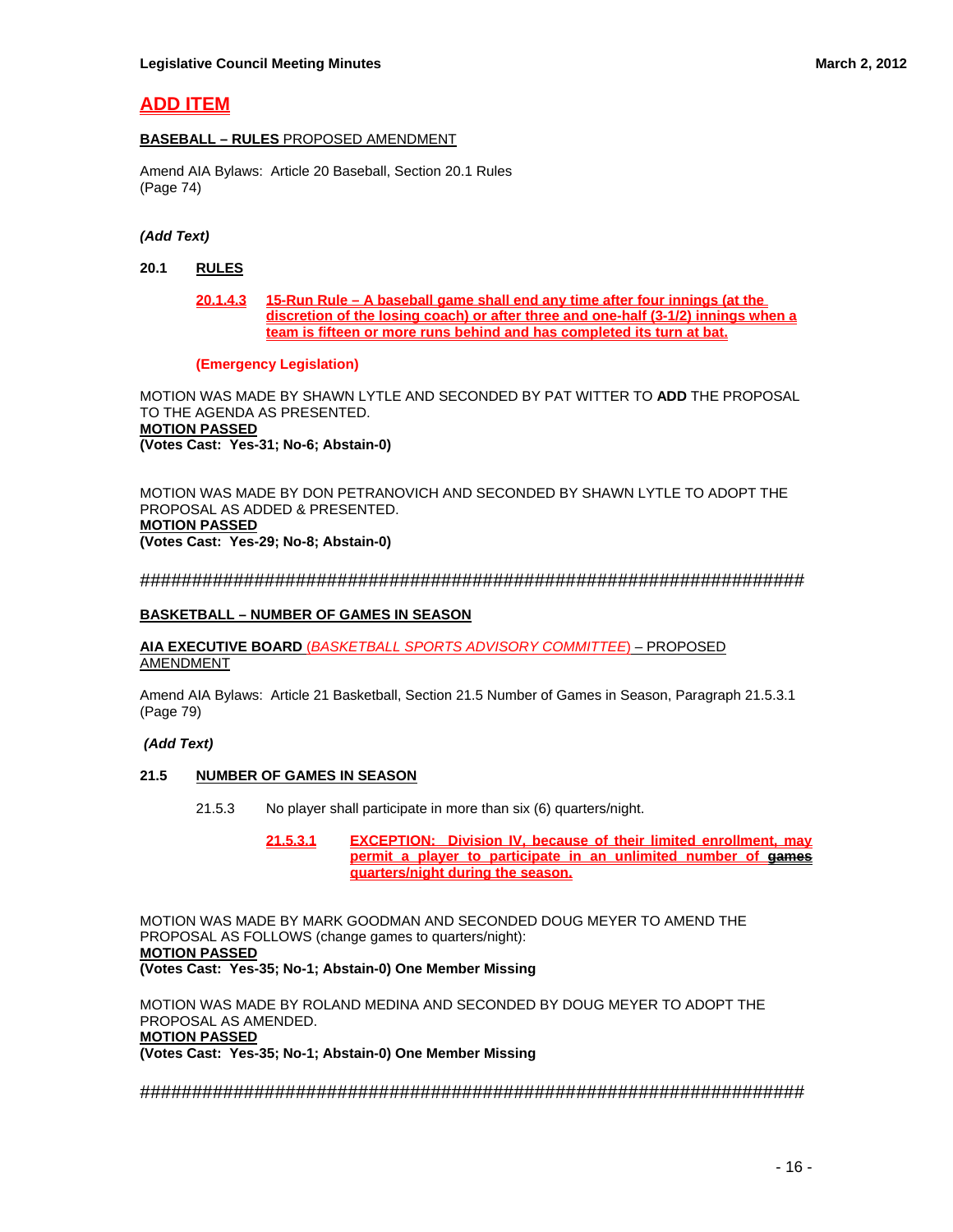## **BASKETBALL – NUMBER OF GAMES IN SEASON**

#### **AIA EXECUTIVE BOARD** (*BASKETBALL SPORTS ADVISORY COMMITTEE*) – PROPOSED AMENDMENT

Amend AIA Bylaws: Article 21 Basketball, Section 21.5 Number of Games in Season, Paragraph 21.5.3.2 (Page 79)

## *(Add Text)*

## **21.5 NUMBER OF GAMES IN SEASON**

- 21.5.3 No player shall participate in more than six (6) quarters/night.
	- **21.5.3.2 Any school that petitioned up a division or more for competition cannot request an exemption from AIA Bylaw 21.5.3.**

MOTION WAS MADE BY MICHELLE HELM AND SECONDED BY SHAWN LYTLE TO ADOPT THE PROPOSAL AS PRESENTED. **MOTION FAILED (Votes Cast: Yes-16; No-21; Abstain-0)** 

## ################################################################

## **FOOTBALL – SEASON OF SPORT**

## **AIA EXECUTIVE BOARD** – PROPOSED AMENDMENT

Amend AIA Bylaws: Article 23 Football, Section 23.2 Season of Sport, Paragraph 23.2.3 (Page 84)

#### *(Delete/Add Text)*

## **23.2 SEASON OF SPORT**

23.2.3 Fall Season

Permissive Football Practice no sooner than the 6th week **5th week** 

| <b>Mandatory Practice</b> | no sooner than Monday of the 7th-9 <sup>th</sup> -weeks 6 <sup>th</sup> week |
|---------------------------|------------------------------------------------------------------------------|
| Competition               | no sooner than Wednesday of the 9th week 8 <sup>th</sup> week                |
| Championship              | to be concluded by the 23rd week                                             |

MOTION WAS MADE BY MICHELLE HELM AND SECONDED BY JORGE MENDIVIL TO ADOPT THE PROPOSAL AS PRESENTED. **MOTION PASSED (Votes Cast: Yes-36; No-1; Abstain-0)**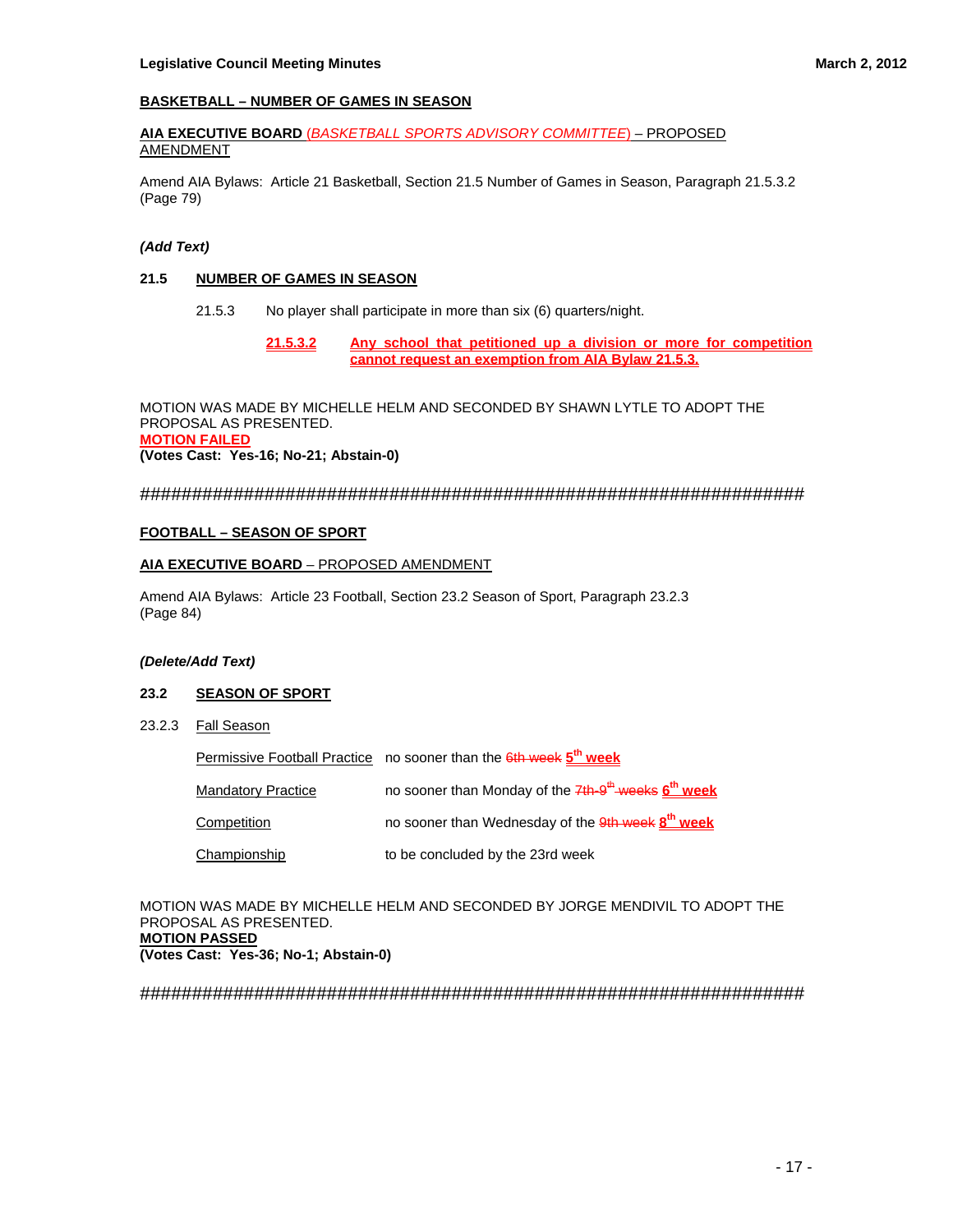## **GOLF – INTERSCHOOL COMPETITION – DISTANCE MEASURING DEVICES**

## **AIA EXECUTIVE BOARD** *(GOLF SPORTS ADVISORY COMMITTEE) -* PROPOSED AMENDMENT

Amend AIA Bylaws: Article 24 Golf, Section 24.6 Interschool Competition (Page 91)

## *(Add Text)*

## **24.6 INTERSCHOOL COMPETITION**

**24.6.5 Distance Measuring Devices, per USGA and local association guidelines, are permitted in all high school play (including regular season matches and tournaments as well as the State Tournament). Other technology (including, but not limited to, mobile phones, music players and the like) is NOT permitted for use during a competitor's round. The penalty for using illegal technology is, in the first incident, two (2) strokes and, in the second occurrence, disqualification.** 

MOTION WAS MADE BY PAT WITTER AND SECONDED BY JEANNINE BRANDEL TO ADOPT THE PROPOSAL AS PRESENTED. **MOTION PASSED (Votes Cast: Yes-31; No-6; Abstain-0)** 

################################################################

## **SOCCER – RULES**

## **AIA EXECUTIVE BOARD** *(SOCCER SPORTS ADVISORY COMMITTEE)* - PROPOSED AMENDMENT

Amend AIA Bylaws: Article 25 Soccer, Section 25.1 Rules (Page 95)

## *(Add Text)*

## **25.1 RULES**

 25.1.4 Varsity regular season, and Post-Season tournament progression soccer games, which are tied after the completion of regulation play, shall be resolved in the following manner: The teams shall play two ten-minute overtime periods. If the game is still tied after the two ten-minute overtime periods, the winner shall be determined by the Procedures to Determine the Winner of a Match as outlined in 25.1.5.**involving Post-season tournament progression soccer games only.**

MOTION WAS MADE BY MICHELLE HELM AND SECONDED BY DON PETRANOVICH TO ADOPT THE PROPOSAL AS PRESENTED. **MOTION PASSED (Votes Cast: Yes-29; No-8; Abstain-0)**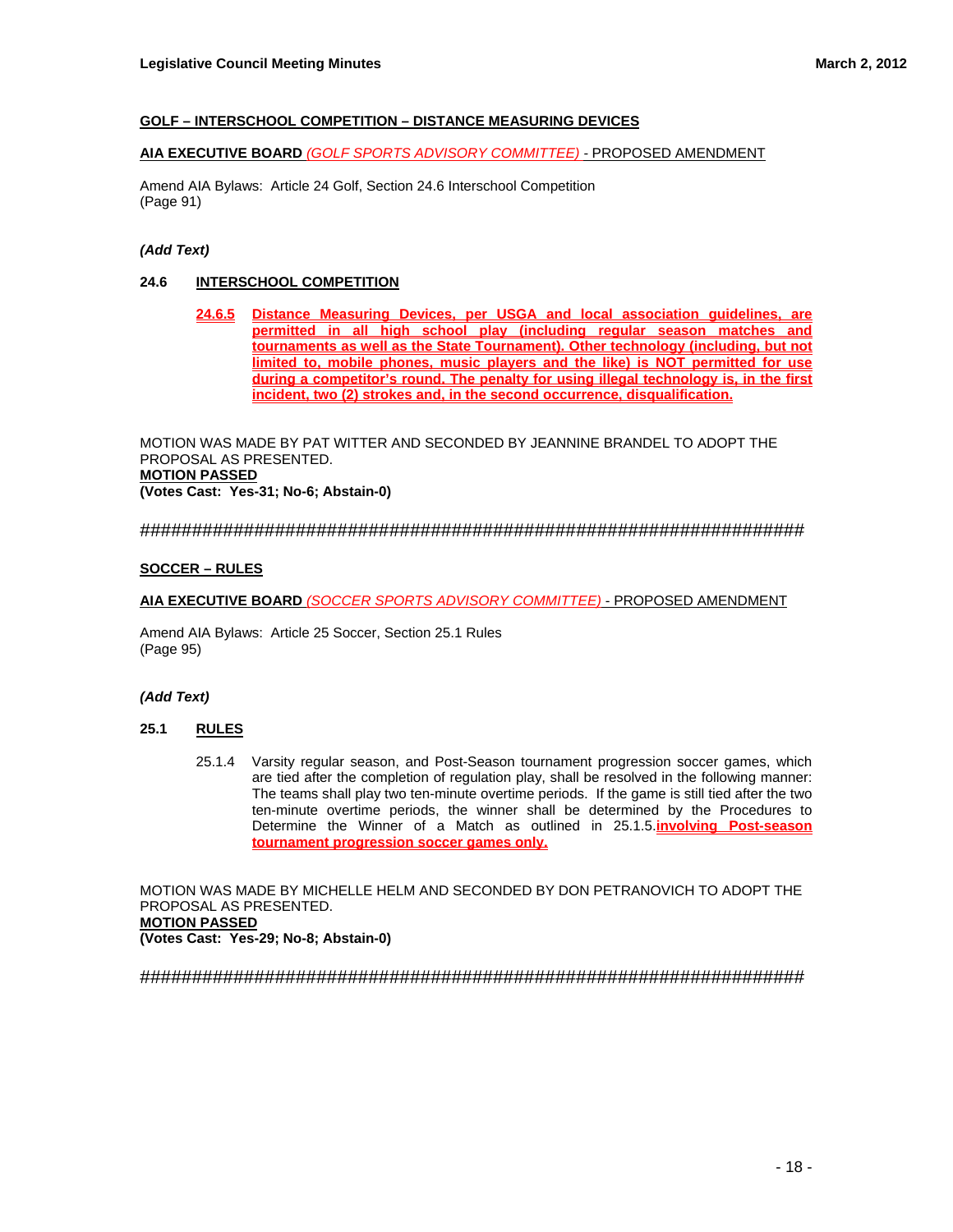## **SOCCER – PRESEASON INTERSCHOOL VARSITY SCRIMMAGE**

## **AIA EXECUTIVE BOARD** *(SOCCER SPORTS ADVISORY COMMITTEE) -* PROPOSED AMENDMENT

Amend AIA Bylaws: Article 25 Soccer, Section 25.3 Preseason Interschool Varsity Scrimmage (Page 97)

## *(Delete Text)*

## **25.3 PRESEASON INTERSCHOOL VARSITY SCRIMMAGE**

25.3.1.11 Scrimmage shall be held during the week prior to that school's first interscholastic contest.

MOTION WAS MADE BY MICHELLE HELM AND SECONDED BY PAUL ROETTO TO ADOPT THE PROPOSAL AS PRESENTED. **MOTION PASSED (Votes Cast: Yes-34; No-3; Abstain-0)** 

################################################################

## **TRACK – POST-SEASON TOURNAMENTS**

**AIA EXECUTIVE BOARD** *(TRACK SPORTS ADVISORY COMMITTEE)* - PROPOSED AMENDMENT

Amend AIA Bylaws: Article 29 Track, Section 29.8 Post-Season Tournaments (Page 115)

#### *(Delete/Add Text)*

## **29.8 POST-SEASON TOURNAMENTS**

29.8.1.1 The top 24 automatic and provisional qualifiers for each individual event will advance to the state tournament. The top 24 **18/16 (based on venue)** automatic and provisional relay teams will advance to the state meet. (Refer to rule 29.1.4)

**(Emergency Legislation)** 

MOTION WAS MADE BY PAUL ROETTO AND SECONDED BY MICHELLE HELM TO ADOPT THE PROPOSAL AS PRESENTED. **MOTION PASSED (Votes Cast: Yes-37; No-0; Abstain-0)**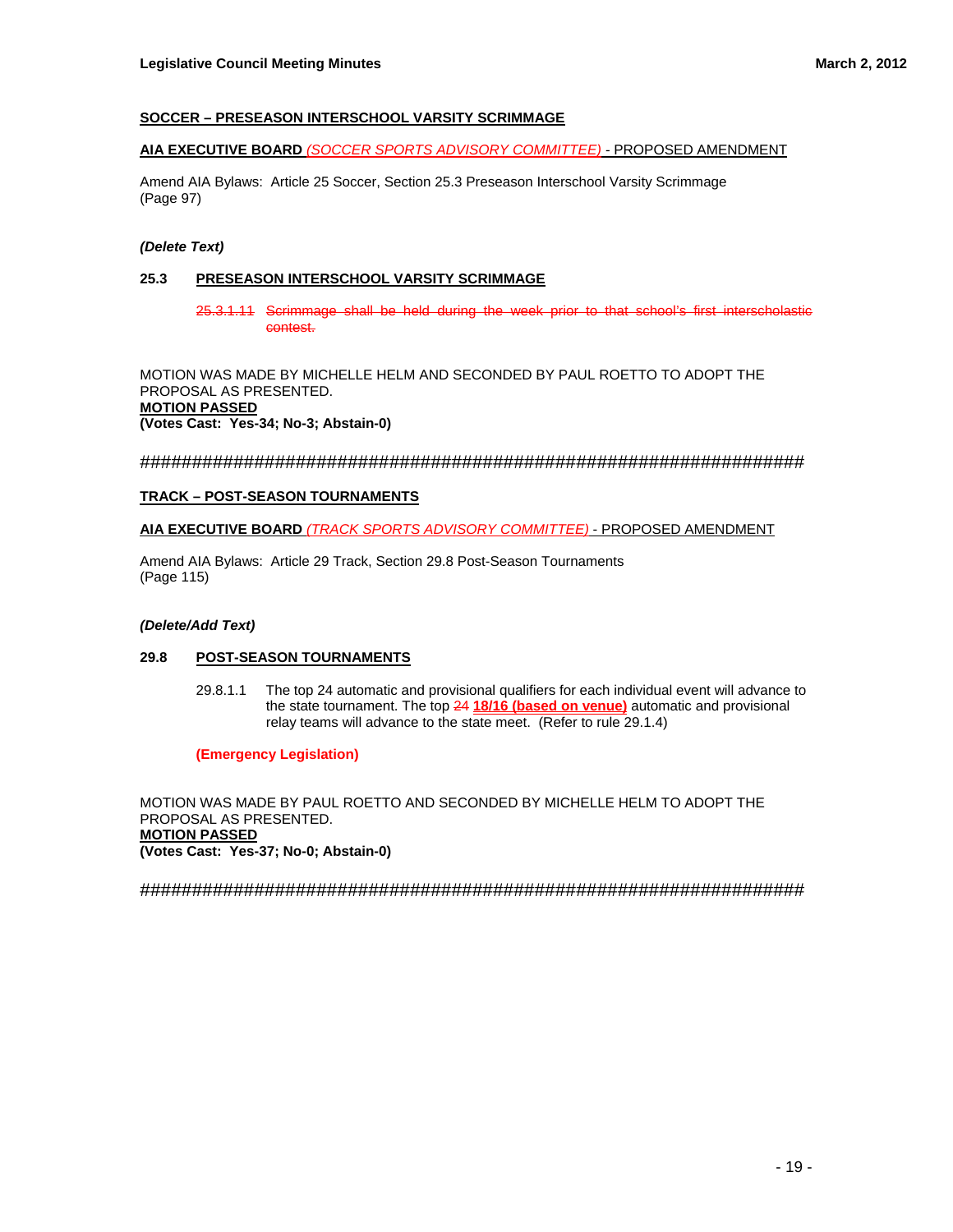## **CHESS – ELIGIBILITY**

## **5A C0NFERENCE** - PROPOSED AMENDMENT

Amend AIA Bylaws: Article 33 Chess, Section 33.8 Eligibility (Page 127)

## *(Add Text)*

## **33.8 ELIGIBILITY**

**33.8.4 There shall be no limit to the amount of awards a chess player may accept from a chess competition in the form of cash prizes and cash-equivalent prizes equipment, scholarships, and other deferred awards or commemorations of achievement that would disqualify a chess player from an AIA chess event.**

MOTION WAS MADE BY MICHELLE HELM AND SECONDED BY JOE PADDOCK TO AMEND AND ADOPT THE PROPOSAL AS FOLLOWS (delete original proposal and replace with the following - delete including parental expenses):

## **33.8 ELIGIBILITY**

**33.8.4 In a given calendar year, a chess player attending chess tournaments shall not receive more in awards than the tournament expenses expended (Including parental expenses) in attending chess tournaments.**

## **MOTION PASSED**

**(Votes Cast: Yes-37; No-0; Abstain-0)** 

################################################################

## **SPEECH AND DEBATE – ADVISORY COMMITTEE**

#### **5A C0NFERENCE** – PROPOSED AMENDMENT

Amend AIA Bylaws: Article 35 Speech and Debate, Section 35.1 Advisory Committee (Page 136)

## *(Add Text)*

- **35.1 SPEECH AND DEBATE ADVISORY COMMITTEE** The Speech and Debate Advisory Committee (SDAC) shall be an ad hoc advisory committee of the AIA Executive Board.
	- 35.1.1 Members will be as follows:

**35.1.1.9 The Public Relations Officer of the Forensic League of Arizona.**

MOTION WAS MADE BY MICHELLE HELM AND SECONDED BY PAUL DEMUTH TO ADOPT THE PROPOSAL AS PRESENTED. **MOTION PASSED (Votes Cast: Yes-37; No-0; Abstain-0)**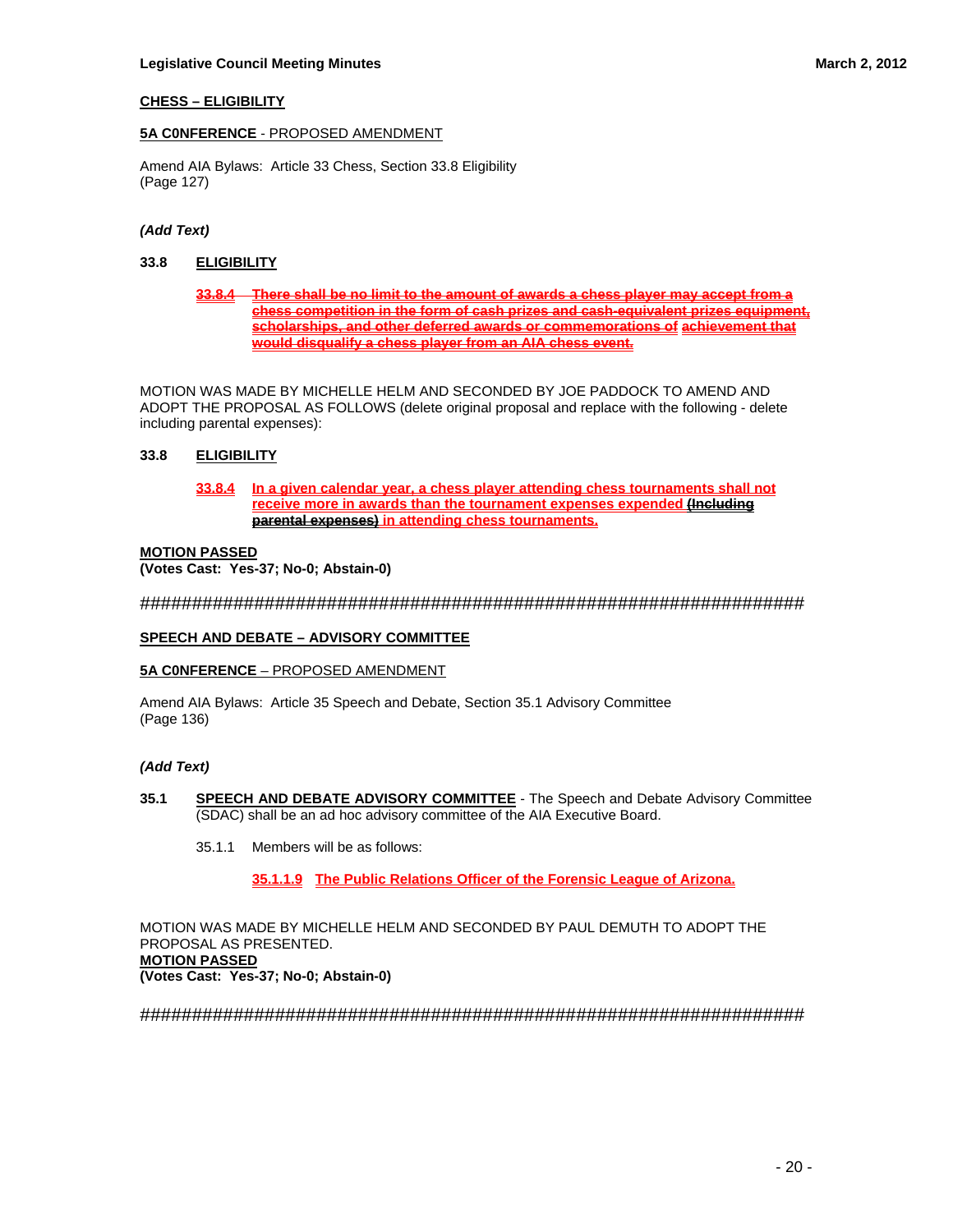## **BASKETBALL - UNIFIED**

## **AIA EXECUTIVE BOARD** – PROPOSED AMENDMENT

Amend AIA Bylaws: Article 21 Basketball Section 21.11 Unified Basketball **(New)** (Page 80/81)

## *(Add Text)*

#### **Article 21 – Basketball**

- **21.11** Unified basketball is a joint effort between the Arizona Interscholastic Association (AIA) and Special Olympics of Arizona (SOAZ) to incorporate Unified programs in AIA member schools re cognizing and offering opportunities for SOAZ athletes and partners to compete in an AIA sanctioned activity. Unified Basketball programs shall be administered by each participating member school and follow the requirements per AIA Bylaws for eligibility, rules and program administration, unless otherwise stated below. **(Ex. Bd. 10-17-11)**
	- 21.11.1 Official rules for Unified basketball shall be those published by SOAZ and AIA prior to each season, as approved by the AIA Executive Board.
	- 21.11.2 All participants must have the appropriate pre-participation packet completed including the pre-participation physical per the AIA Executive Board as recommended by the AIA Sports Medicine advisory Committee for the respective participants (15.7).
	- 21.11.3 In order to further participation in the Unified Sports initiative, participation by SOAZ athletes will have the following exceptions to AIA eligibility requirements:
		- 21.11.3.1 Exception regarding enrollment and domicile (15.3.1 and 15.5): SOAZ athletes may participate in a cooperative program among member schools for the purpose of creating combined school teams.
		- 21.11.3.2 Exception to the Academic rule (15.4.1): SOAZ students participating will follow the guidelines as set forth in their individual educational plans.
		- 21.11.3.3 Exception to the age limit (15.6): SOAZ athletes will be eligible per age limitation of SOAZ and AIA rules for Unified basketball.

MOTION WAS MADE BY LEE HAWS AND SECONDED BY MARK SHOWERS TO COMBINE AND ADOPT AGENDA ITEMS **35-39 - SAME DECISION ON ALL ITEMS – TO ADOPT MOTION PASSED (Votes Cast: Yes-37; No-0; Abstain-0)**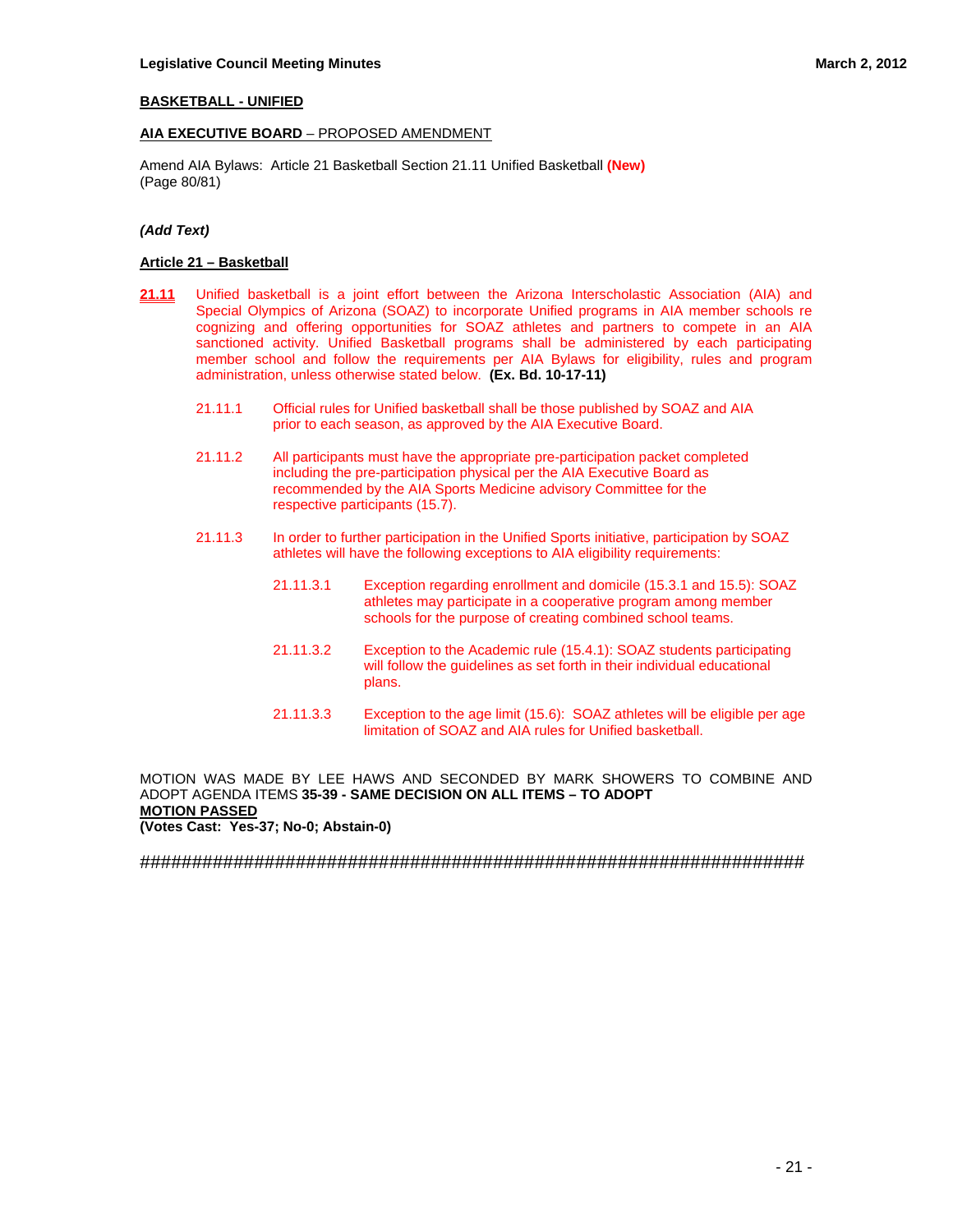## **FOOTBALL (FLAG) - UNIFIED**

## **AIA EXECUTIVE BOARD** – PROPOSED AMENDMENT

Amend AIA Bylaws: Article 23 Football, Section 23.12 Unified Football **(New)** (Page 89)

#### *(Add Text)*

#### **Article 23 – Football**

- 23.12 Unified flag football is a joint effort between the n AIA and SOAZ to incorporate Unified programs in AIA member schools re cognizing and offering opportunities for SOAZ athletes and partners to compete in an AIA sanctioned activity. Unified flag football programs shall be administered by each participating member school and follow the requirements per AIA Bylaws for eligibility, rules and program administration. **(Ex. Bd. 10-17-11)**
	- 23.12.1 Official rules for Unified flag football shall be those published by SOAZ and the AIA prior to each season, as approved by the AIA Executive Board.
	- 23.12.2 All participants must have the appropriate pre-participation packet completed including the pre-participation physical per the AIA Executive Board as recommended by the AIA Sports Medicine advisory Committee for the respective participants (15.7).
	- 23.12.3 In order to further participation in the Unified Sports initiative, participation by SOAZ athletes will have the following exceptions to AIA eligibility requirements:
		- 23.12.3.1 Exception regarding enrollment and domicile (15.3.1 and 15.5): SOAZ athletes may participate in a cooperative program among member schools for the purpose of creating combined school teams
		- 23.12.3.2 Exception to the Academic rule (15.4.1): SOAZ students participating will follow the guidelines as set forth in their individual educational plans.
		- 23.12.3.3 Exception to the age limit (15.6): SOAZ athletes will be eligible per age limitation of SOAZ and AIA rules for Unified flag football.

MOTION WAS MADE BY LEE HAWS AND SECONDED BY MARK SHOWERS TO COMBINE AND ADOPT AGENDA ITEMS **35-39 - SAME DECISION ON ALL ITEMS – TO ADOPT MOTION PASSED (Votes Cast: Yes-37; No-0; Abstain-0)**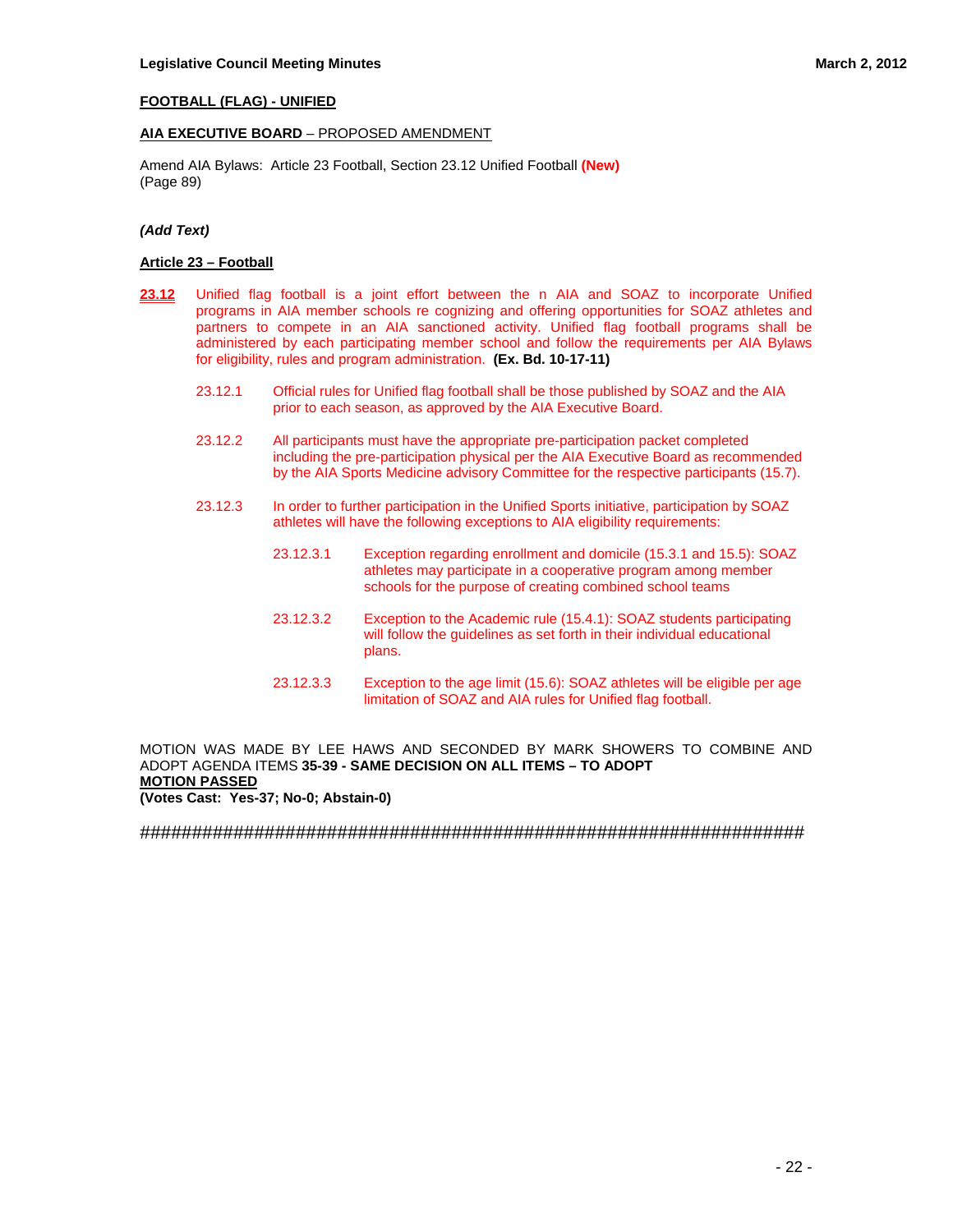## **GOLF - UNIFIED**

## **AIA EXECUTIVE BOARD** – PROPOSED AMENDMENT

Amend AIA Bylaws: Article 24 Golf, Section 24.10 Unified Golf **(New)** (Page 94)

## *(Add Text)*

#### **Article 24 – Golf**

- **24.10** Unified golf is a joint effort between the AIA and SOAZ to incorporate Unified programs in AIA member schools recognizing and offering opportunities for SOAZ athletes and partners to compete in an AIA sanctioned activity. Unified Golf programs shall be administered by each participating member school and follow the requirements per AIA Bylaws for eligibility, rules and program administration. **(Ex. Bd. 10-17-11)**
	- 24.10.1 Official rules for Unified golf shall be those published by SOAZ and the AIA prior to each season, as approved by the AIA Executive Board.
	- 24.10.2 All participants must have the appropriate pre-participation packet completed including the pre-participation physical per the AIA Executive Board as recommended by the AIA Sports Medicine advisory Committee for the respective participants (15.7).
	- 24.10.3 In order to further participation in the Unified Sports initiative, participation by SOAZ Athletes will have the following exceptions to AIA eligibility requirements:
		- 24.10.3.1 Exception regarding enrollment and domicile (15.3.1 and 15.5): SOAZ athletes may participate in a cooperative program among member schools for the purpose of creating combined school teams.
		- 24.10.3.2 Exception to the Academic rule (15.4.1): SOAZ students participating will follow the guidelines as set forth in their individual educational plans.
		- 24.10.3.3 Exception to the age limit (15.6): SOAZ athletes will be eligible per age limitation of SOAZ and AIA rules for Unified golf.

MOTION WAS MADE BY LEE HAWS AND SECONDED BY MARK SHOWERS TO COMBINE AND ADOPT AGENDA ITEMS **35-39 - SAME DECISION ON ALL ITEMS – TO ADOPT MOTION PASSED** 

**(Votes Cast: Yes-37; No-0; Abstain-0)**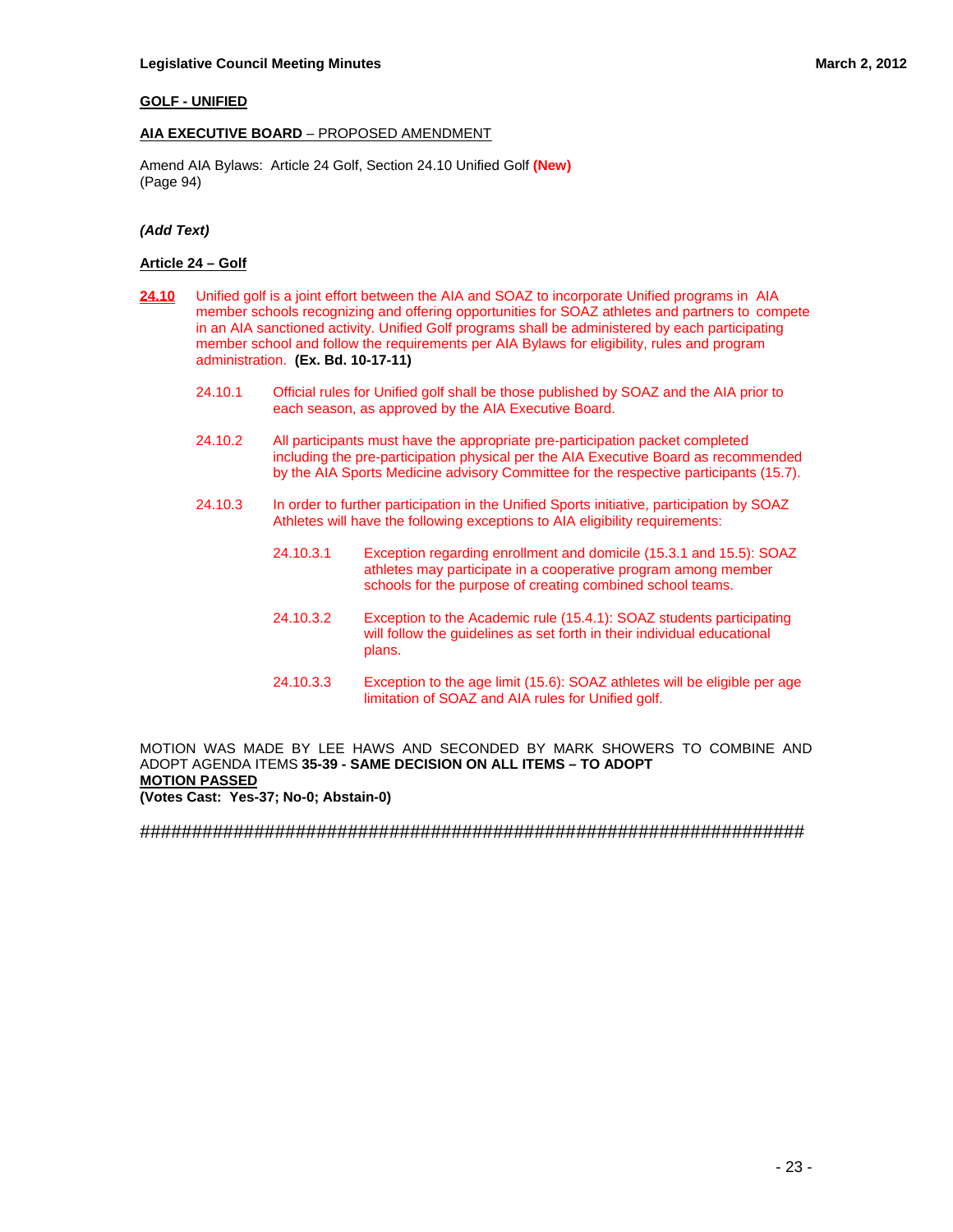## **TRACK - UNIFIED**

## **AIA EXECUTIVE BOARD** – PROPOSED AMENDMENT

Amend AIA Bylaws: Article 29 Track, Section 29.9 Unified Track **(New)** (Page 115)

#### *(Add Text)*

#### **Article 29 - Track**

- **29.9** Unified track and field is a joint effort between the AIA and SOAZ to incorporate Unified programs in AIA member schools recognizing and offering opportunities for SOAZ athletes and partners to compete in an AIA sanctioned activity. Unified track and field programs shall be administered by each participating member school and follow the requirements per AIA Bylaws for eligibility, rules and program administration. **(Ex. Bd. 10-17-11)**
	- 29.9.1 Official rules for Unified track and field shall be those published by SOAZ and the AIA prior to each season, as approved by the AIA Executive Board.
	- 29.9.2 All participants must have the appropriate pre-participation packet completed including the pre-participation physical per the AIA Executive Board as recommended by the AIA Sports Medicine advisory Committee for the respective participants (15.7).
	- 29.9.3 In order to further participation in the Unified Sports initiative, participation by SOAZ athletes will have the following exceptions to AIA eligibility requirements:
		- 29.9.3.1 Exception regarding enrollment and domicile (15.3.1 and 15.5): SOAZ athletes may participate in a cooperative program among member schools for the purpose of creating combined school teams.
		- 29.9.3.2 Exception to the Academic rule (15.4.1): SOAZ students participating will follow the guidelines as set forth in their individual educational plans.
		- 29.9.3.3 Exception to the age limit (15.6): SOAZ athletes will be eligible per age limitation of SOAZ and AIA rules for Unified track and field.

MOTION WAS MADE BY LEE HAWS AND SECONDED BY MARK SHOWERS TO COMBINE AND ADOPT AGENDA ITEMS **35-39 - SAME DECISION ON ALL ITEMS – TO ADOPT MOTION PASSED** 

**(Votes Cast: Yes-37; No-0; Abstain-0)**